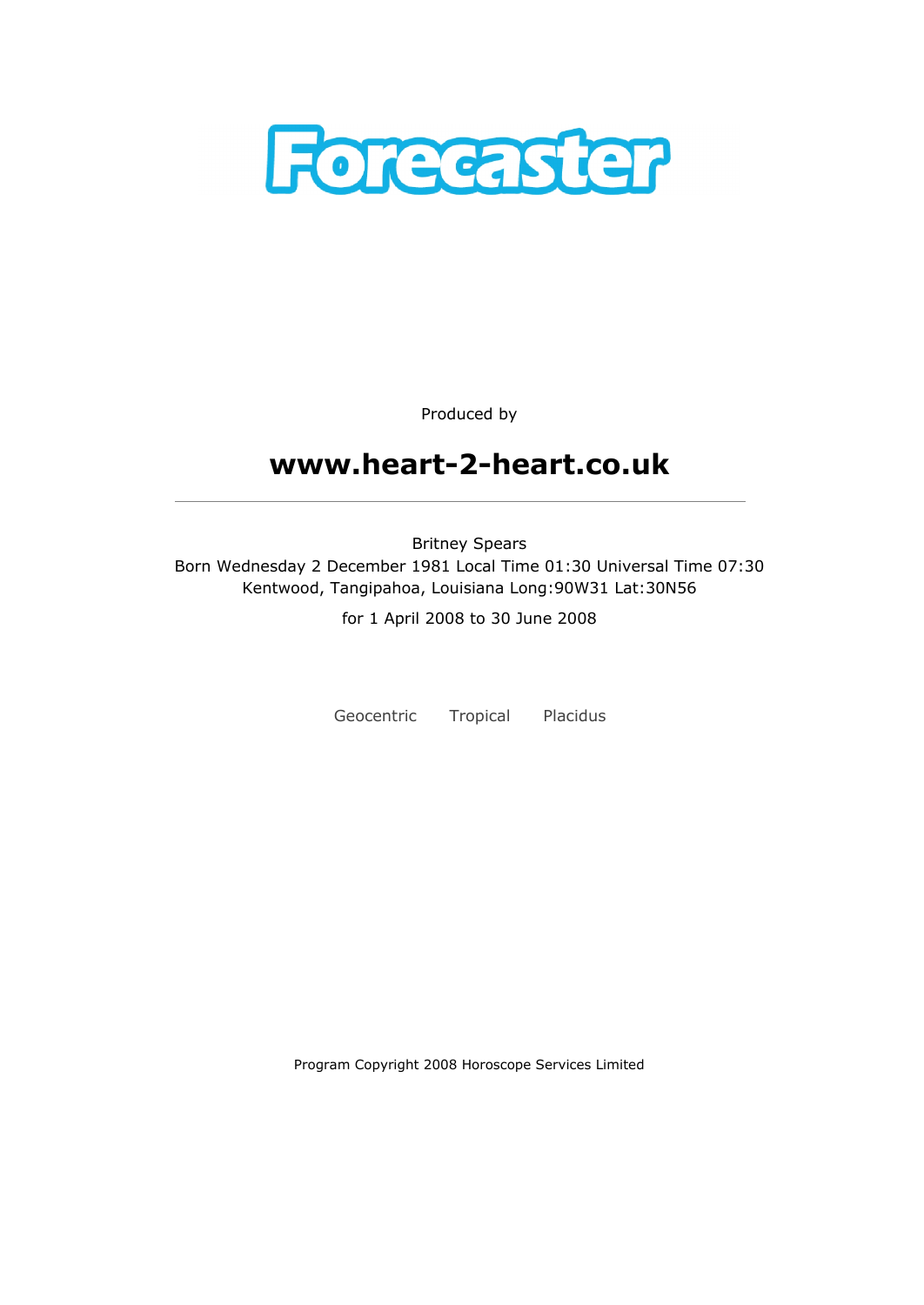### Three Months Forecaster

As the planets move around the zodiac they make 'aspects' or angles to the planets in your birth chart. In astrology these 'aspects' are called 'transits' and they are detailed in the pages that follow.

Sometimes a planet may aspect another, then appear to move forwards and then backwards for a long period of time recreating the same 'aspect' several times over. This backwards motion is known as 'retrograde' motion.

This forecast can be used as a helpful guide to the next three months. At all times it is for you to choose the best path to follow and develop the most positive parts of your character.

### From about: 1 April 2008 to about: 20 April 2008

### $\bigcirc$  transiting your natal 7th House

#### Significant others

Personal and business relationships and partnerships come to the fore. You should now be dealing with the public or working in a team effort much more than usual. You will also be looking for feedback and reassurance from others. But there may be a tendency to expect too much from relationships, resulting in disappointment when your partner does not or can not live up to the image that you have projected onto them. In any marriage or partnership, this is a time to be honest about what you want and expect from each other. There may now also be some conflict or concern with legal matters.

### From about: 1 April 2008 to about: 4 April 2008

### $\frac{Q}{I}$  transiting your natal 6th House

#### Busy

Your focus will now be on health and work. Being more meticulous and attentive than usual, this is an excellent time for work which requires mental skills. You will feel that if a job's worth doing, it will be worth doing very well indeed. However, take care not to worry excessively or nervous tension and stress could cause ill health. Beware becoming overly critical of others or bogged down in petty details. Often physical problems or illness are messages from your own unconscious mind, making you aware of things you may be doing wrong, or bringing to the fore repressed problems. Perhaps at the moment minor illnesses may be masking deeper emotional problems.

#### From about: 1 April 2008 to about: 8 April 2008

### $\frac{6}{1}$  transiting your natal 6th House

#### Work

Your focus will now be on work, health and helping others. Personal responsibilities or obligations towards others may increase, possibly causing resentment. Nevertheless, you will be more prepared to co-operate at work. A pay increase or bonus is likely. You will now feel that if a job is worth doing, it is worth doing well. But take care that in your aim for perfection, you are not overtaken by competitors who are prepared to accept less than the best. You may also decide to redecorate or make your work environment more pleasing to the eye. As health will also be of importance, you will want to look and feel better. Try that new diet or exercise class, this time you may stick with it!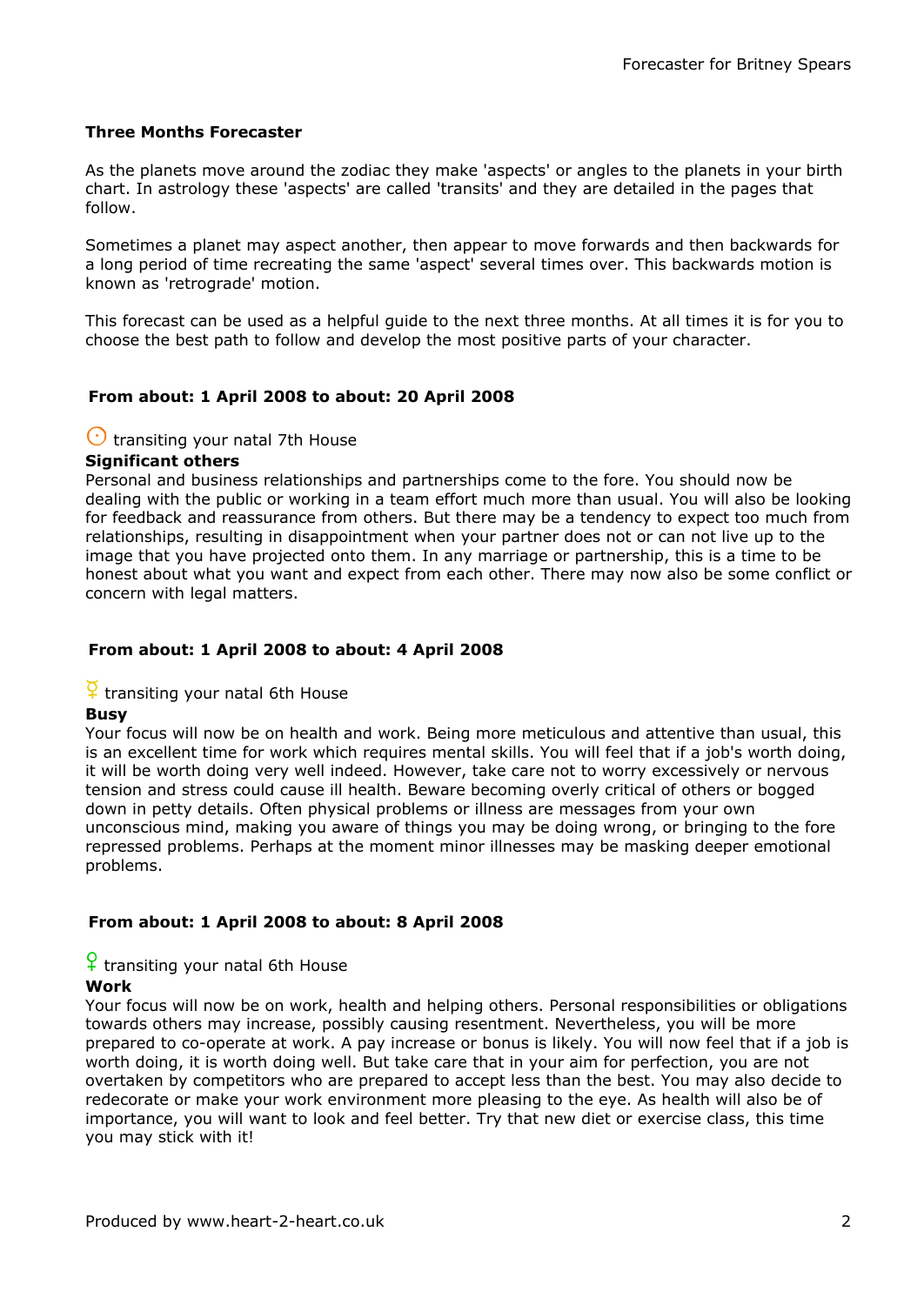### From about: 1 April 2008 to about: 19 May 2008

#### $\sigma$  transiting your natal 10th House Motivation

A great deal of energy will now be directed into your career and the achievement of ambitions. You will now be able to work extremely hard until a job is done. Taking the initiative, you will direct your energies in a self-assertive and aggressive way. However, this determined drive to get ahead could alienate and threaten colleagues and possibly even those in authority. Disagreements with your father figures are also likely. However, if you manage to get others on your side, then this could be an extremely productive and successful time. But do beware the tendency of identifying your ego with status and position.

### From about: 1 April 2008 to about: 30 June 2008

### $4$  transiting your natal 4th House

### Home front

This should be a time of peace and security within the home. All matters relating to property will be especially highlighted, whether you are buying, selling or redecorating investment property or your home. This should also be a time of generosity, stability and security within your home life. If need be, turn to your family for help. It is also a time to put down roots. Having reached a cross-road, you will now have to face truths about yourself, even those you do not really want to acknowledge, but at least then you will be free to choose the next path to follow. Parents may now offer financial help.

### From about: 1 April 2008 to about: 30 June 2008

### $\frac{1}{2}$  transiting your natal 11th House

#### Collaboration

At the moment your friends may either present you with the challenge to face your deepest insecurities and inhibitions, or they may become something of a burden - dumping their problems onto you. You must resist the temptation to feel responsible for taking on problems that they should be dealing with themselves. There is also the possibility that some friendships or associations will end or be less easygoing than usual. You may now find it difficult to work with others but if you overcome obstacles and become a team player, the future rewards could be well worth the effort.

#### From about: 1 April 2008 to about: 30 June 2008

### $\frac{11}{6}$  transiting your natal 6th House

#### Work conditions

Indicates change in your work environment. You are not likely to stick to a job out of a sense of duty or tolerate a job that has become routine and boring. However if you resist this change, then it may be forced upon you. Your work needs to allow you scope for originality, inventiveness and movement. You will want to do things your own way, and will dislike being bound by other people's rules and regulations. There is also a slight possibility of stress related illnesses or insomnia, as well being more accident prone than usual.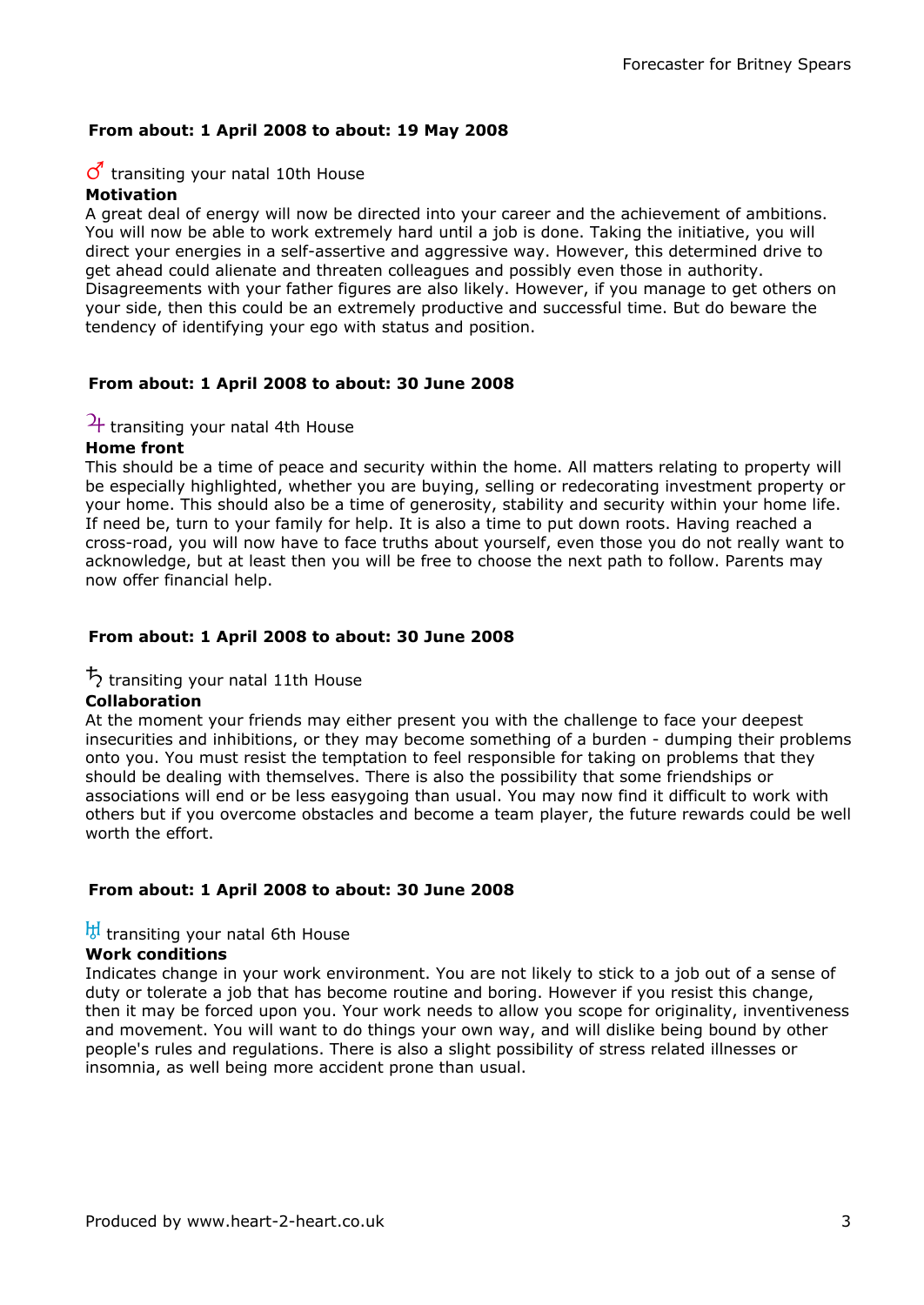### From about: 1 April 2008 to about: 30 June 2008

### $\Psi$  transiting your natal 5th House

### Sensitive

Your strong creative imagination could now be expressed through music, literature, drama or art. However, some form of sacrifice or confusion may be experienced. You may have to either sacrifice all for art's sake, or you may be forced to give up your creative and artistic aspirations to deal with more practical duties. You will also be intensely idealistic in romance, willing to sacrifice all for love or being content to worship from afar. No real person could possibly measure up the romantic standards you will now set. With children, also, there may be an element of sacrifice. Perhaps you will feel that you have to give up your own aspirations for the sake of your children; or your children are not living up to your expectations. Beware unwanted pregnancies. Avoid gambling or financial investments.

#### From about: 1 April 2008 to about: 30 June 2008

### $\frac{9}{1}$  transiting your natal 3rd House

### Thought processes

Your thought processes will now undergo a steady, significant change or a powerful emotional crisis may force you to change the way you think and react to others. You will not be satisfied with superficial or obvious solutions to problems, delving deeper than usual for the truth possibly through travel. You may be forced to face your deepest fears, possibly with some accompanying emotional pain. You may feel that a part of you has died, but the death of an old way of being or feeling usually has to occur in order to make way for something new to grow. There is also the possibility of upheaval or change with regard to brothers, sisters or local residents.

#### From about: 1 April 2008 to about: 2 April 2008

### Transiting  $\bigcirc$   $*$  your natal  $\bigcirc$

### Stability and peace

What you should notice the most about today is the lack of inner emotional conflicts. The struggles and turbulence of normal daily routine should give way to a sense of stability and peace. Feeling at ease with yourself, you should feel equally comfortable with everyone else around you, enjoying their company and making the best of any team effort. Friendships and love affairs should strengthen today with a sense of love and serenity calming previously troubled waters.

#### From about: 1 April 2008 to about: 2 April 2008

Transiting  $\frac{6}{5}$   $\frac{4}{5}$  your natal  $\frac{6}{5}$ 

### Good feelings

At this time it will be hard to hide feelings of love, warmth and tenderness. For those of you who are single, new love affairs started around now could blossom into stable and meaningful relationships. Business and financial negotiations could prove extremely lucrative. You are likely to spend on beautiful luxuries.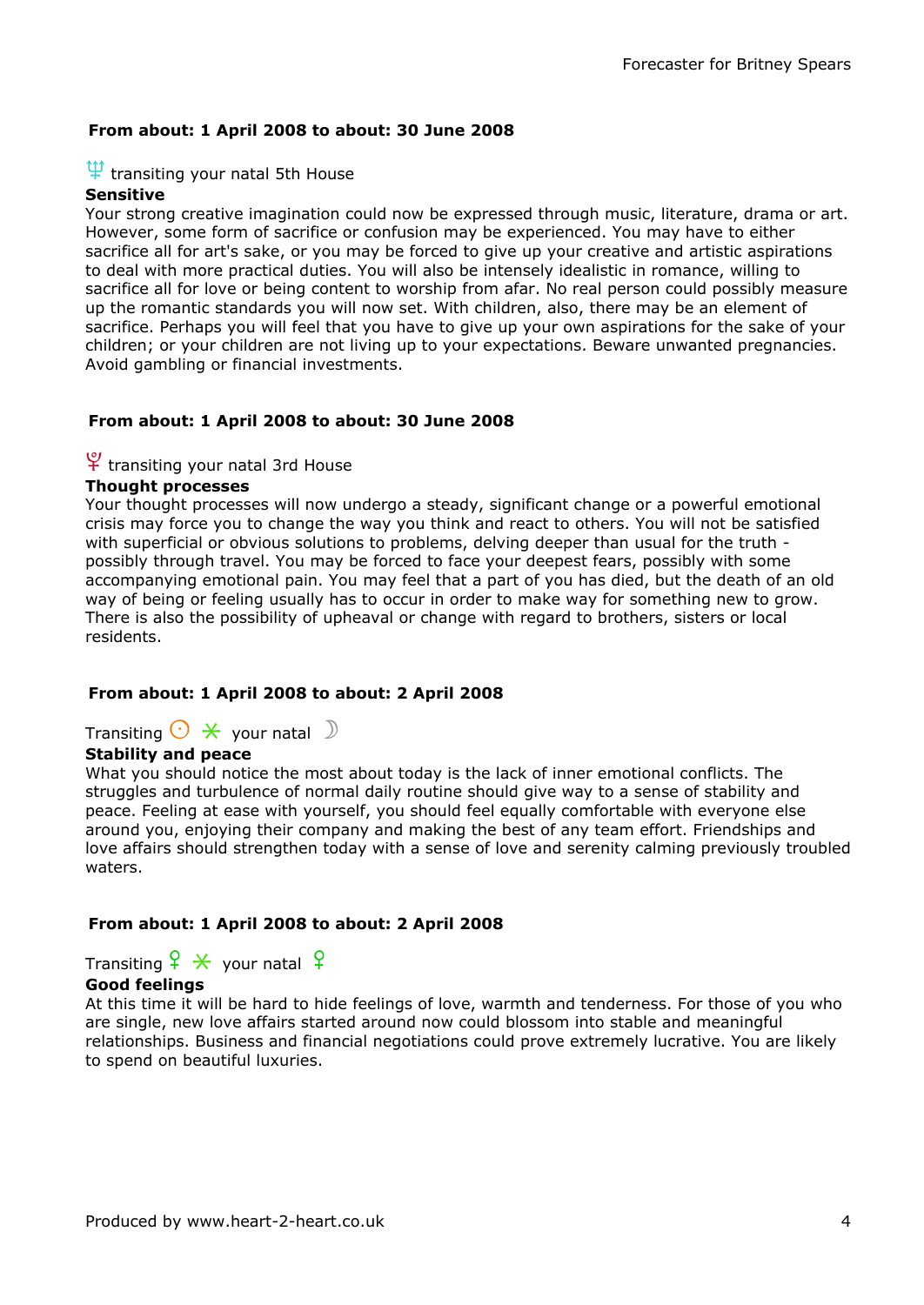### From about: 1 April 2008 to about: 1 April 2008

Transiting  $\frac{1}{2}$   $\sigma^2$  your natal  $\sigma^4$ 

### Green eyed monster

Even if you are not normally a jealous person, the green eyed monster could get the better of you during this time. Intense emotions could either lead to an aggressive, torrid sex life, or blazing rows! In any event, there is likely to be man/woman conflict leading to passionate emotional confrontations.

### From about: 1 April 2008 to about: 1 April 2008

Transiting  $\mathcal{F} \Box$  your natal  $\mathfrak{P}$ 

### On the rocks

Rocky and unstable relationships could now crumble, or you may look elsewhere for emotional and physical satisfaction. Therefore, secret love affairs are now possible. You may now also choose to escape into the past as a welcome relief from the problems and responsibilities of the present. Postpone major financial decisions until stability returns into your life.

#### From about: 1 April 2008 to about: 1 April 2008 From about: 15 June 2008 to about: 30 June 2008

Transiting  $\frac{1}{\sqrt{2}}$  your natal  $\frac{1}{2}$ 

### **Confusion**

There is a certain amount of tension and confusion in your mind as to what to do next. One minute you could be feeling elated as if you could conquer the world, and the next minute, be plunging to the depths of depression, questioning and doubting your own abilities. However, don't reject any changes in your life, no matter how disruptive.

If opportunities do come your way during this period then take them, even if you are in one of your 'doubting' moods. These opportunities will represent a new chance to break free from outworn, inhibiting habits and circumstances.

Don't worry if you feel that you are sometimes taking one step forward and then two steps backwards. This period is all about balanced personal growth. For everything you learn, something will have to fall by the wayside - maybe an outworn idea, maybe a mundane job, maybe even a stale relationship - but whatever you've now cut out of your life, it is because it is no longer needed.

Something hidden from your personal past may now come to light.

Patience will be needed during this time so don't rush plans and ideas. Put temporary brakes on any major financial or business plans whilst there is so much confusion concerning your future. Wait until the dust settles. There may also be some conflict between your personal life and career with one seemingly interfering with the other. Be prepared to compromise and find a balance between these two important areas of your life.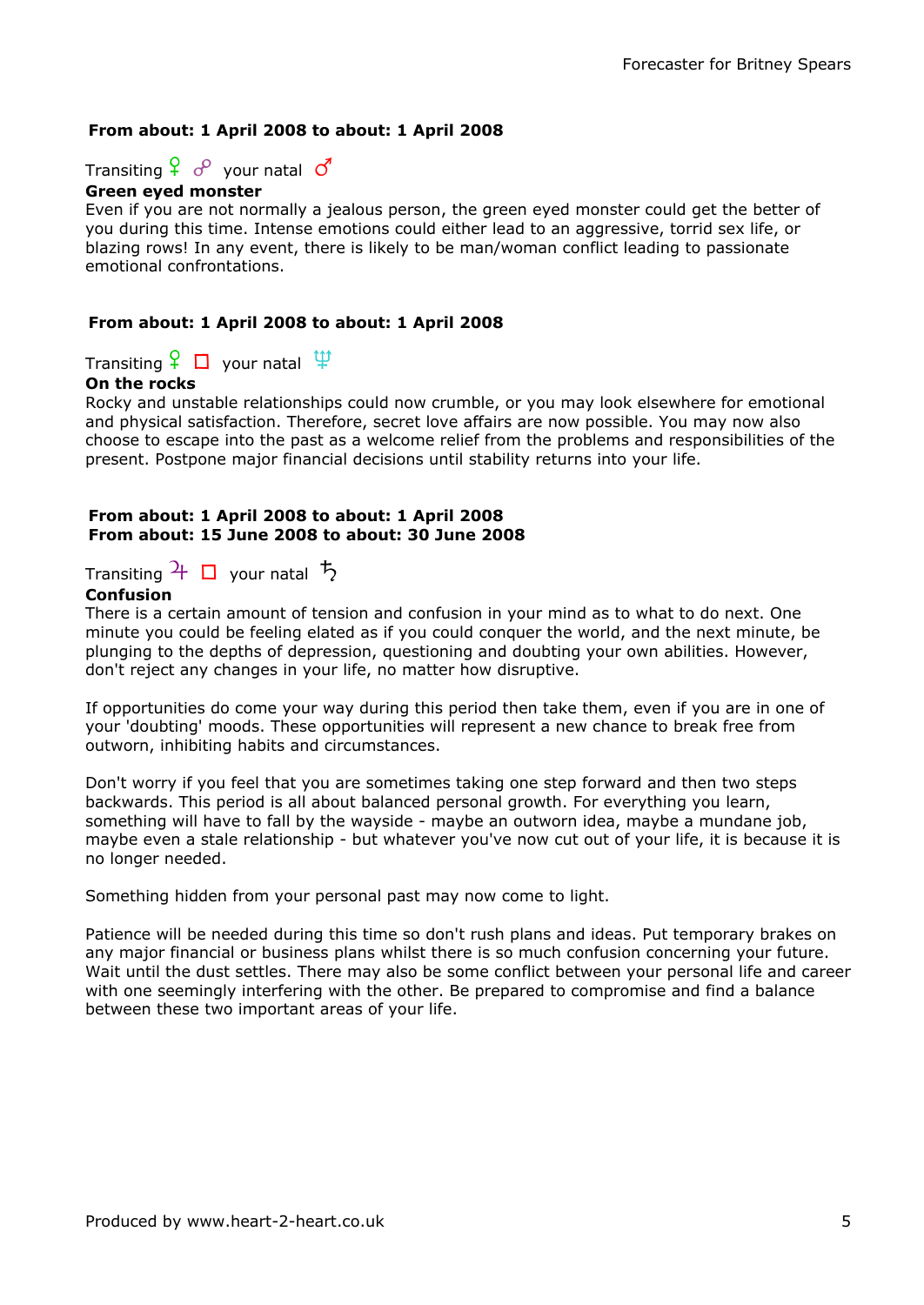### From about: 1 April 2008 to about: 21 April 2008 From about: 14 May 2008 to about: 22 June 2008

### Transiting  $\overline{5}$   $\overline{\mathcal{X}}$  your natal MC

### Upwardly mobile

This is a time when you will become upwardly mobile, especially in terms of career advancement a time of steady climbing through the ranks to the top. Friends, parents and people in authority will notice your discipline, determination and effort and will therefore help you move along to that next important stage in your professional life.

This should be a time of accomplishment with much energy and enthusiasm being devoted to the pursuit of dreams and ambitions. However, do make sure that you are fulfilling your own ambitions and not someone else's dreams. This could also be a time of steady stability and security in your home and personal life. You may even find yourself continuing or carrying on an old family tradition in some way.

### From about: 1 April 2008 to about: 30 June 2008

Transiting  $\Psi \times$  your natal  $\Psi$ 

### Testing time

This is a time of new beginnings and the dawning of new spiritual understanding and maturity. Intuitive and physic abilities should increase - and you will now learn to listen to, and trust, your inner voice. This period could also be a time of testing, the testing of your own inner strength and willpower.

You will now need to quench an insatiable thirst for new experience therefore changes in your lifestyle are likely. Many people during this time find themselves in new relationships, careers or homes! Others will throw caution to the wind, sacrificing security and stability to follow their dreams.

### From about: 1 April 2008 to about: 13 June 2008

Transiting  $\frac{\varphi}{\mathcal{H}} \times$  your natal  $\frac{\gamma}{\mathcal{H}}$ 

### Up, up and away

Sensing inevitable changes in your life, this is a time for restructuring and planning ahead for the future. A time for regeneration. Travel is likely. You will also demand more personal freedom and independence. After all, important decisions can't be made if you are feeling trapped and hemmed in by restrictions.

However, do take the advice of older people or people in authority. What they are telling you now is sensible, practical and should be heeded.

Feeling powerful and in control, you will now want to be the one calling the shots. You will want to be the one in control and, thankfully, to your benefit, others will be willing to allow you to take control. Sensing your confidence and determination, they will now be satisfied to follow your lead. As long as your way of behaving remains reasonable and considerate there should be no major ego conflicts at this time - despite your tendency to dominate.

You may also suddenly develop a deeper interest in mystical or spiritual matters. Perhaps you will now be introduced to new beliefs, or old ones will be reinforced. In any case, this would be an excellent time to study and appraise spiritual matters and beliefs.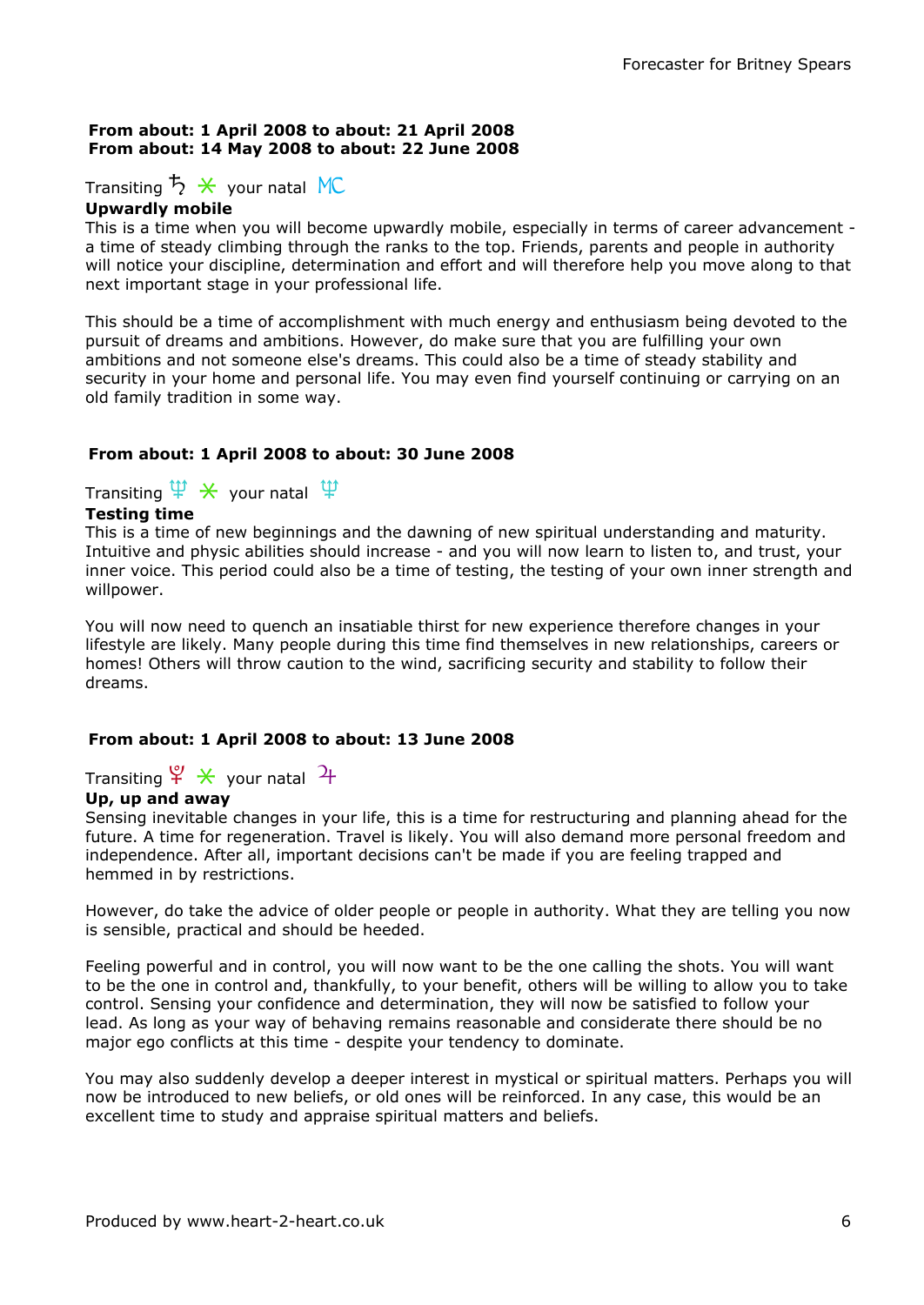### From about: 2 April 2008 to about: 3 April 2008

Transiting  $\frac{Q}{I}$   $\Delta$  your natal  $\frac{H}{I}$ 

### Lightning strikes

A lightning quick mind will awaken dormant thoughts, ideas and senses. Therefore, solutions to previously insurmountable problems could come to you in an instant. But you may become impatient with mere mortals who will not be able to keep up with your lightning quick speed. Over the next few days, you may either receive or surprise others with sudden, unexpected news.

### From about: 3 April 2008 to about: 4 April 2008

### Transiting  $\frac{Q}{I}$   $\sigma^2$  your natal AS

#### Frenetic energy

Although your mind should be reasonably clear over the next few days, your outlook may not be objective. You must also find a satisfying outlet for frenetic energy levels. Beware power struggles, as challenges to your authority and ego will not be dismissed lightly.

### From about: 3 April 2008 to about: 4 April 2008

### Transiting  $\sqrt{\frac{1}{2}}$  D your natal MC

### Opposing forces

Busy with professional and career matters, many telephone calls may be made or letters written. Keep your mind occupied or boredom will set in all too quickly. Clear about your objectives, you will now feel impelled to communicate these plans and ideas to others. However, others' opposition to your plans could cause a certain amount of disagreement and tension.

#### From about: 4 April 2008 to about: 18 April 2008

### $\frac{Q}{I}$  transiting your natal 7th House

#### Chitchat

Your focus will be on relationships. Do not work alone. By co-operating with others, you will accomplish more. This would also be a good time to talk through and resolve long standing problems in either personal or business relationships. In romance, you will be attracted to lovers who can satisfy both your physical and intellectual needs. Also be aware that this is an excellent time for appearing before the public or tackling mental work with the co-operation of a business or personal partner.

#### From about: 5 April 2008 to about: 5 April 2008

Transiting  $\frac{a}{b}$   $\Delta$  your natal  $\frac{a}{b}$ 

#### Action packed

Mental activities rule this period of time for you. Your words and actions will be clear, and understood by everybody. Make plans, get out and learn about new subjects; even make trips, either long or short distances. Business is well starred, and communication is clear. If you can force yourself to take things a little easier now, you are certain to get more done. You will have to do a lot of rushing around from one appointment to another, making it difficult for others to know where you are at any one time of the day. Your family routine is certain to be interrupted now.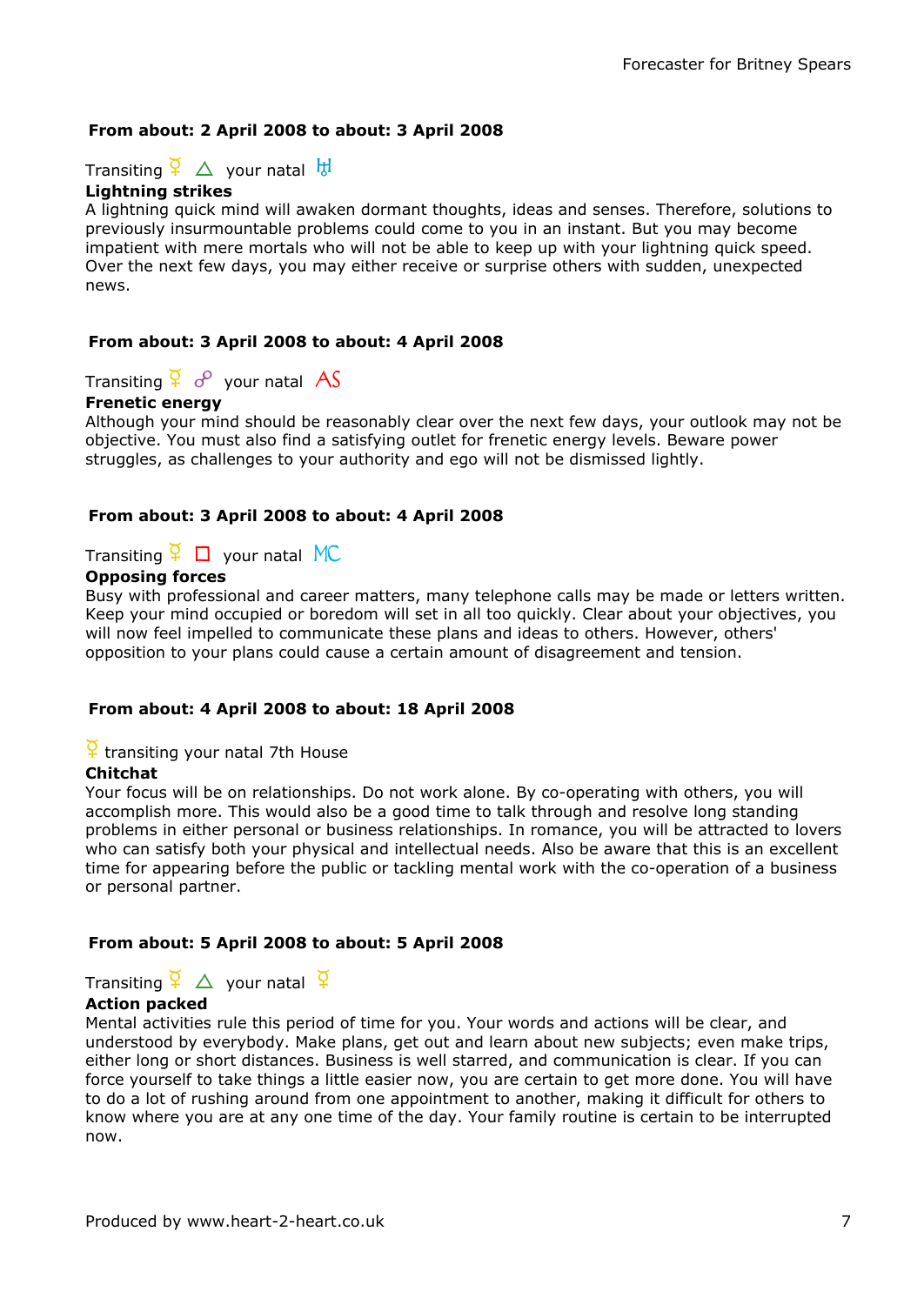### From about: 6 April 2008 to about: 7 April 2008

Transiting  $\frac{6}{5}$   $\Delta$  your natal  $\frac{11}{5}$ 

### Reawakened passion

Are you ready for some love and romance? All relationships should now become more loving and secure, especially if you manage to reawaken slumbering passions. You may now be ready to make a more long-term commitment to your partner. New love affairs should be exciting and unusual, so expect the unexpected. Cash flow should also improve, as should health.

### From about: 7 April 2008 to about: 9 April 2008

Transiting  $\bigodot$   $\sigma^2$  your natal  $\bar{\mathcal{L}}$ 

### Disappointment

Feeling tired and depressed, this could be a disappointing and confusing day. Seemingly insurmountable problems may cause a crisis of confidence. Plans and ideas may be opposed, especially by those in authority. Inevitable changes may be forced upon you. With energies at an all time low, allow time for rest in order to avoid exhaustion.

### From about: 7 April 2008 to about: 8 April 2008

### Transiting  $\frac{Q}{4}$   $\Delta$  your natal  $\odot$

### Clear headed

Your thought processes should be much clearer and concise over the next few days. Knowing exactly what you want, this would therefore be an excellent time to plan for the future. Discussions and communications via phone calls and letters could take up much of your time, especially if they involve business and career matters.

### From about: 7 April 2008 to about: 8 April 2008

Transiting  $\frac{Q}{I}$  o<sup>o</sup> your natal AS

### Avoid confrontations

Avoid arguments today; you will not have the physical or emotional energy to cope with the trials and tribulations of life. If possible, stay at home and surround yourself with life's little luxuries! Avoid confrontations at work; if you manage to keep the peace, then your skills of tact and diplomacy will make a greater impression.

### From about: 7 April 2008 to about: 8 April 2008

Transiting  $\frac{6}{5}$   $\Box$  your natal MC

### **Obligations**

Feelings of jealousy and possessiveness may have to be controlled during this time. Unwanted social obligations could also disrupt your daily routine and leave you feeling drained and dissatisfied.

### From about: 8 April 2008 to about: 9 April 2008

Transiting  $\frac{a}{2} \times \frac{c}{2}$  your natal  $\mathbb{D}$ 

#### **Intuitive**

Thoughts will now turn towards inner emotions. More in tune with your own feelings, and those of loved ones, you should use this time to openly and honestly discuss any bothersome problems, which have arisen between you. Trust your intuition.

Produced by www.heart-2-heart.co.uk 8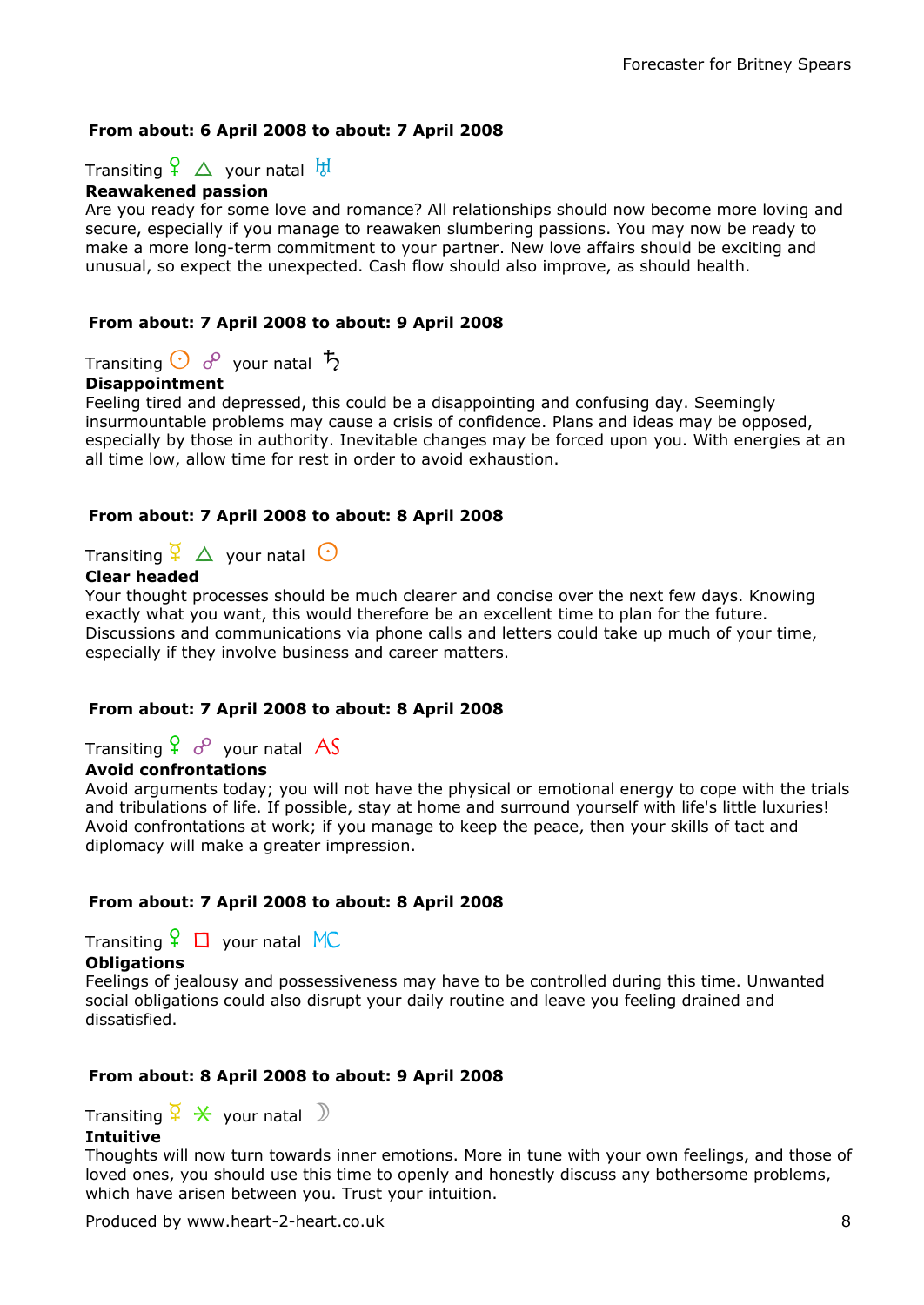### From about: 8 April 2008 to about: 1 May 2008

#### $\frac{1}{1}$  transiting your natal 7th House

### Harmony

The focus is on all relationships, business or personal but especially romance. As you will be so relaxed, love relationships should be a source of tremendous pleasure and satisfaction. You will now go out of your way to show loved ones just how much you care. A new love affair could begin but take care not to place a lover on too high a pedestal or expect them to live up to some kind of impossible ideal. Feeling confident and more co-operative, past differences could now be more easily resolved, especially any matter concerning legal confrontations.

#### From about: 9 April 2008 to about: 10 April 2008

## Transiting  $\frac{Q}{4}$   $\Delta$  your natal  $\frac{Q}{4}$

#### Get the ball rolling

Communication with loved ones, be they family, lovers or friends should be exceptionally good during this time, so why not tell them just how much you care! Business matters should proceed smoothly as well, so if there are any important contracts to be signed, or contacts to be made, then now is the best time to get the ball rolling.

#### From about: 12 April 2008 to about: 14 April 2008

Transiting  $\bigodot \bigtriangleup$  your natal  $\mathfrak{P}$ 

#### Compassionate

Compassion will be your keyword today. You will be less concerned with materialistic values and more concerned with helping friends, family, in fact, anyone in need. Any kind of creative talent could also be inspired over the next few days, so make the best of your artistic and literary skills. A special romance could begin with this new lover just strolling into your life as if they had always belonged.

#### From about: 12 April 2008 to about: 12 April 2008

Transiting  $\frac{a}{2}$   $\sigma$  your natal  $\frac{b}{2}$ 

#### Don't over do it

Excessive worry could create the very problems that you are trying to avoid! A bleak, negative outlook could also block personal and professional progress. Delays in communication are likely and you may find yourself endlessly waiting for a telephone call or letter. Take care not to overwork or emotional and physical exhaustion could lead to ill health.

#### From about: 13 April 2008 to about: 15 April 2008

### Transiting  $\bigcirc$   $\Box$  your natal  $\varphi$

### Be as positive as you can

Lacking energy, today you will be less active than usual and feel more inclined to laze around doing as little as you can. Postpone major decisions or tasks until your energy level increases and your frame of mind is more positive. Personal relationships could also feel the strain, especially if you have recently been choosing to ignore or neglect pressing problems.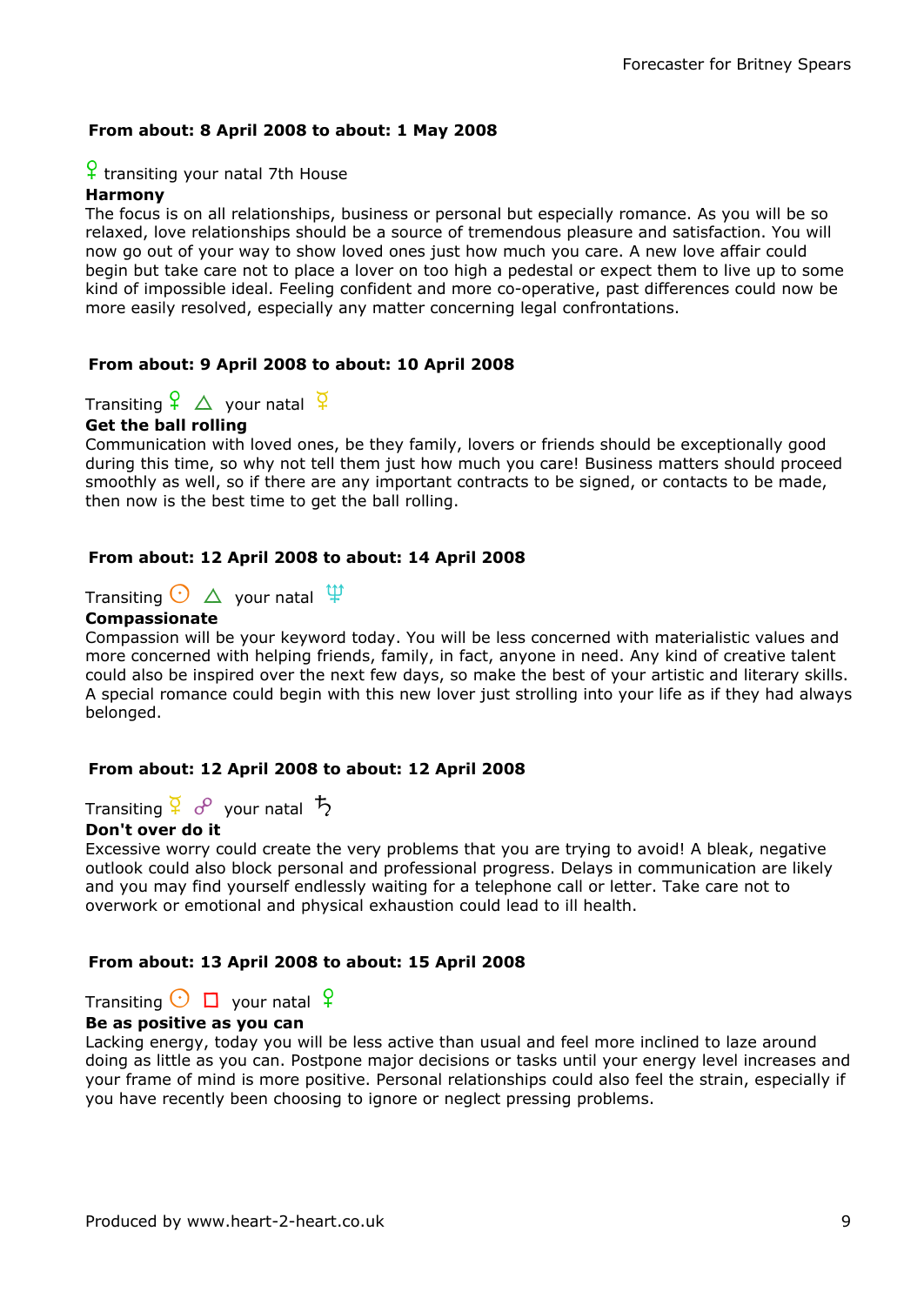### From about: 13 April 2008 to about: 14 April 2008

Transiting  $\frac{6}{5}$   $\Delta$  your natal  $\odot$ 

### Coming on strong

Strong feelings of love and enjoyment of life should dominate your thoughts and actions during this time. Basically, you will just feel like enjoying yourself and work therefore will take second place to leisure activities. Your good mood will be infectious and others will enjoy being around you.

### From about: 13 April 2008 to about: 22 May 2008

Transiting  $5 \times$  your natal  $\frac{1}{1}$ 

### Sense of adventure

This would be the perfect time to plan for the future as you will now be prepared to explore and expand into new areas, but with a certain degree of caution. This is a time when a sense of adventure is perfectly balanced with good old-fashioned common sense! This is a time for learning and for turning dreams into reality. Make the best of any opportunity that comes your way - and it is likely to!

All financial matters and investments should proceed smoothly - and could prove extremely lucrative. Being more serious minded regarding money, you will not be willing to take risks, and therefore all financial strategies will now be well planned. Promotion or business expansion is likely.

Help and support may come from established and respectable sources, possibly from older people, or from your parents or people in some kind of authority. Legal, insurance and tax matters should also proceed smoothly.

### From about: 14 April 2008 to about: 16 April 2008

Transiting  $\bigodot$   $\phi$  your natal  $\mathfrak{P}$ 

### Frazzled nerves

Today you will either be the victim of someone's dishonest and devious conduct, or, you may instigate deceitful manipulation upon others. Arguments could lead to critical difficulties and ego conflicts within relationships. Increased pressure and frenetic activity could soon lead to raw and frazzled nerves.

### From about: 14 April 2008 to about: 15 April 2008

Transiting  $\frac{1}{2}$   $\Delta$  your natal  $\frac{11}{4}$ 

### **Anticipation**

A powerful sense of intuition should now enable you to anticipate others thoughts and actions. Consequently, this will lead to a better understanding of their thoughts and emotions and better communications between you. As your logical, rational mind is now in balance with your intuition abstract and creative thoughts and ideas could also be turned into concrete reality.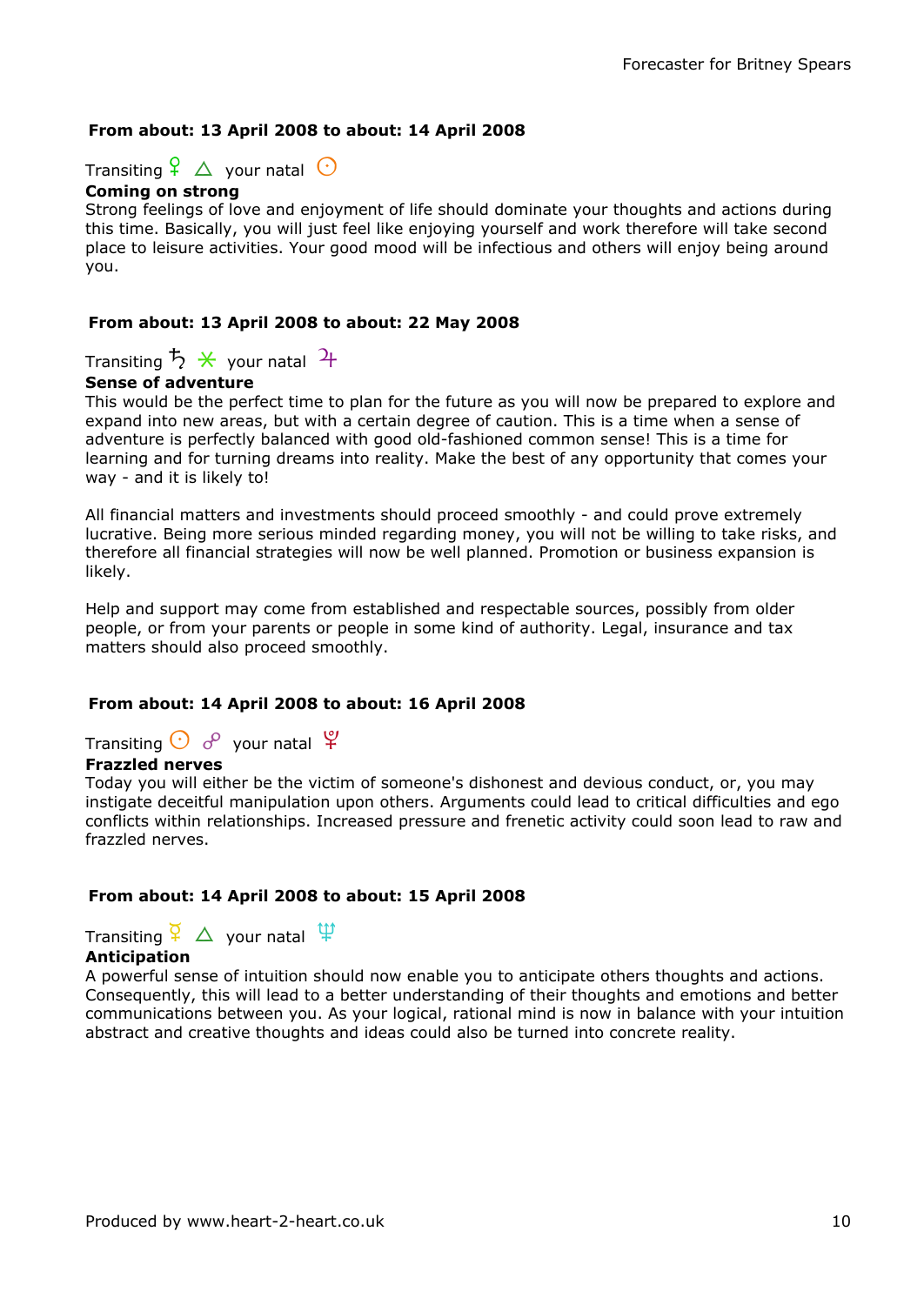### From about: 14 April 2008 to about: 20 May 2008

Transiting  $\frac{1}{2}$   $\Box$  your natal  $\frac{11}{2}$ 

### Considered evaluation

This is a time of testing. Events will change your life. However, if things start to go wrong - then instead of losing your temper and blaming everyone but yourself - examine the situation carefully and evaluate what is happening. The answers may surprise you and you will probably find they have a strong connection with past events or your own past actions.

However, circumstances may bring about sudden changes or problems in either your personal or professional life. This will undoubtedly cause tension, especially if previously unforeseen difficulties and obstacles block every effort that you make. This will not be the best time to produce good results from a team effort. Try to work alone.

Financial problems could cause legal difficulties. This is also a time to beware of sudden accidents. Avoid making business or property related decisions around now, as you may find problems with the legal side of the transaction. You may also have problems with parents, or older people in authority - either in your personal or business life. Personal and love relationships may also suffer traumatic changes around now.

### From about: 15 April 2008 to about: 15 April 2008

Transiting  $\frac{Q}{I}$   $\Box$  your natal  $\frac{Q}{I}$ 

#### Hard to cope

Avoid anything that could upset you or disturb your routine or equilibrium during the next few days. Unable to properly defend yourself, you may find it difficult to cope with any disputes or strife. You may become the victim instead of the victor. Problems in both your love life and social life are likely, so perhaps it is best to keep your head down and out of the firing line.

### From about: 15 April 2008 to about: 15 April 2008

Transiting  $\frac{1}{2}$   $\sigma^2$  your natal  $\frac{10}{12}$ 

### **Obsessions**

Obsessive thoughts could now rule your life. Alternatively, there could be a desperate urge to get a particular message across to others or to complete a project at the expense of others aspects of your life. Take care that overwork does not lead to nervous exhaustion. Communications may be difficult or obstructed.

### From about: 15 April 2008 to about: 16 April 2008

Transiting  $\frac{6}{5}$   $\star$  your natal  $\mathbb D$ 

### Bonds of affection

Sympathetic feelings of warmth and tenderness will make you extremely protective of those you love. Very little could anger you today. Contact with women, especially your mother, could bring positive results, with love and friendship bonding the ties between you. A day to sit back, relax and enjoy the company of others.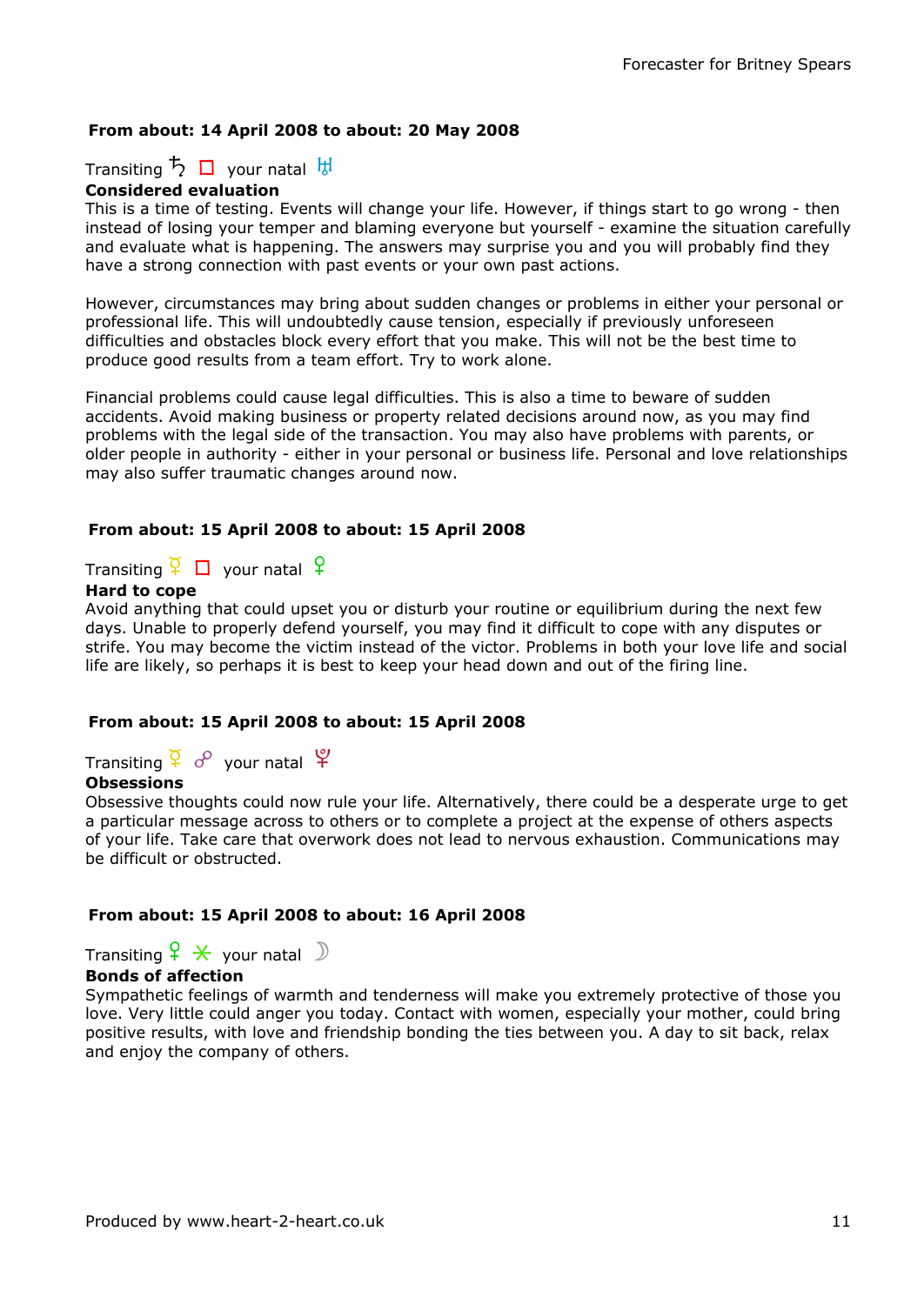### From about: 17 April 2008 to about: 18 April 2008

Transiting  $\frac{8}{5}$  o<sup>o</sup> vour natal  $\frac{4}{5}$ 

### Handle with care

Keep a tight hold on your purse strings, as this could be an extremely expensive few days ahead. Confidence and enthusiasm will be your keywords you will feel you deal with anything that you have to. However, do take care not to take on more than you can handle or spend more than you can afford to.

#### From about: 17 April 2008 to about: 20 April 2008

Transiting  $\vec{c}$   $\Box$  your natal  $\vec{b}$ 

#### Bad temper

Your fiery temper will be at its fiercest now. Unrelenting feelings of anger will be seething inside you and heaven help the innocent bystander when this anger is vented! This could be the culmination of months of frustration. Ego clashes are likely. Accidents and injury are likely - so take care.

#### From about: 18 April 2008 to about: 3 May 2008

### $\frac{1}{3}$  transiting your natal 8th House

#### **Bargains**

Your focus will now be on one of two areas; either on material and monetary issues such as financial legacies, insurance and tax matters or thoughts revolving around sex, birth and death, endings and new beginnings. Either way, you will now want to penetrate beyond surface appearances to examine inner feelings and conversations will probably revolve around deeper issues. But you may prefer to keep your own motives and thoughts secret, or at least not reveal them completely. Business matters involving jointly held finances and property could now work to your advantage.

#### From about: 18 April 2008 to about: 19 April 2008

Transiting  $\frac{a}{b} \times \frac{c}{c}$  your natal MC

#### Get to it!

If you have been dragging your heels over writing important letters, or making important telephone calls then do not delay any longer! Make plans for the future whilst your powers of communication and intuition are so sharp, clear and accurate. Business negotiations should also proceed smoothly.

#### From about: 19 April 2008 to about: 21 April 2008

Transiting  $\bigcirc$   $\delta$  your natal  $\mathcal{H}$ 

#### Overconfidence

Today could be summed up in three words: positive, relentless energy. However as over confidence could be a problem, beware taking on more than you can cope with and do not promise more than you can deliver. If you give the impression that you have all the answers, then you just might over step the mark. Allow time for rest in order to avoid exhaustion.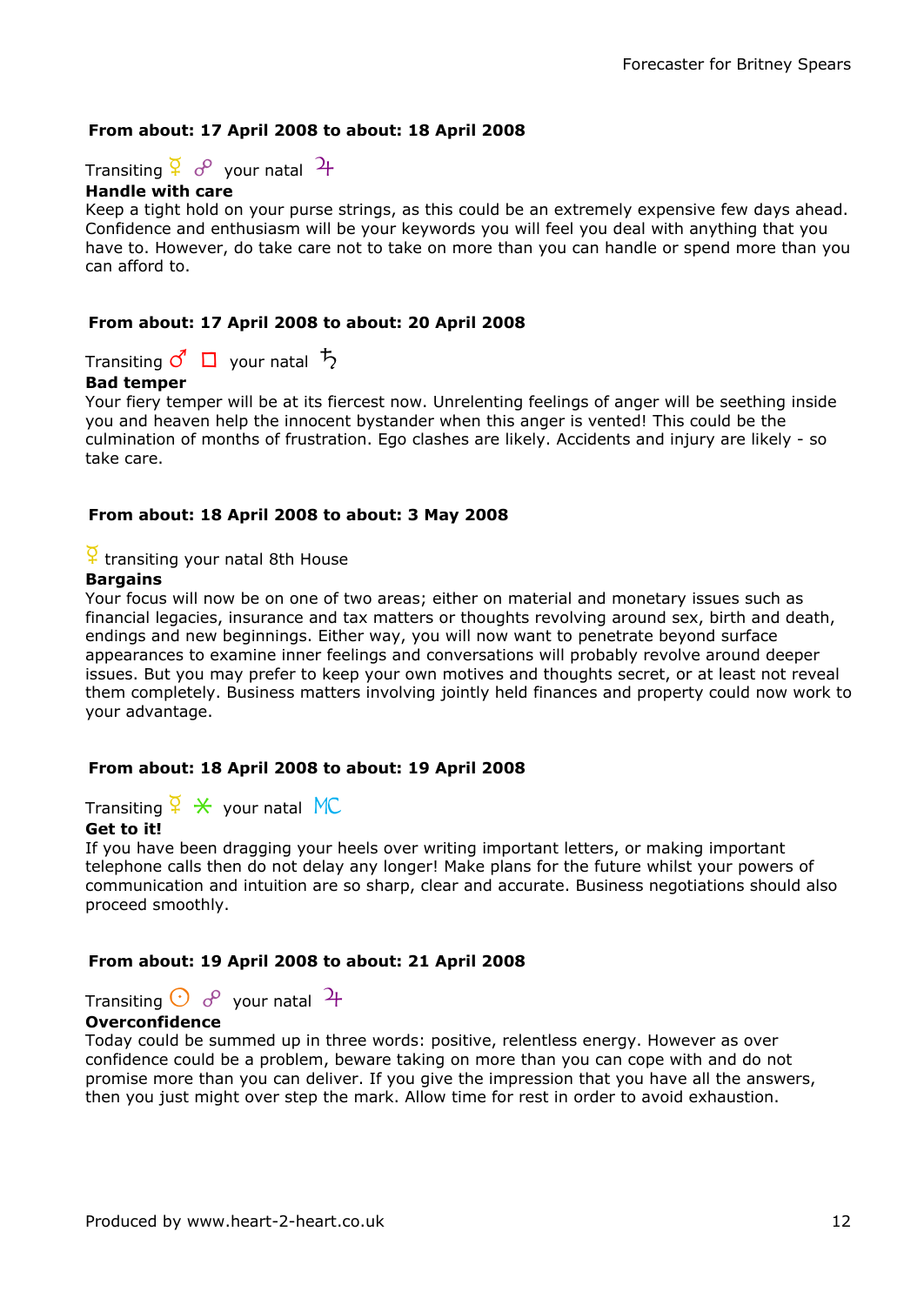### From about: 20 April 2008 to about: 22 May 2008

### $\bigcirc$  transiting your natal 8th House

### Sharing the truth

You will now have a need to merge either your own emotions or financial and material possessions with others. You may be trying to borrow money. With the focus also on feeling and deep, introspective thought this is a time to concentrate on inner needs. Some sort of compulsive or irrational conduct is likely, creating situations which may lead to changes in your life. A powerful individual may now influence your values and thoughts or you could develop a tremendous fascination for esoteric subjects or religions.

#### From about: 21 April 2008 to about: 23 April 2008

Transiting  $\bigcirc$   $*$  your natal MC

#### Future plans

Sensing inevitable changes in your life, this is a time for restructuring and planning ahead for the future. You will demand personal freedom and independence as well as recognition for your achievements. This is a good day to make future plans.

#### From about: 21 April 2008 to about: 22 April 2008

Transiting  $\frac{1}{2}$   $\sigma$  your natal  $\frac{1}{2}$ 

### Below par

Feeling disillusioned and unlucky in love, you may feel as if nothing is going your way. Because of this, emotional barriers will be erected to stop you from getting hurt, but this may only make matters worse. Conflict between your home and professional life may cause emotional confrontations.

#### From about: 23 April 2008 to about: 23 April 2008

Transiting  $\frac{Q}{I} \Box$  your natal  $\Box$ 

#### Old ahosts

Over the next day or so thoughts will be strongly influenced by your emotions and past memories. If necessary, forget the past and get on with the business of living in the present rather than always looking to the past. Women in particular may be the cause of considerable tension and conflict during this time.

#### From about: 24 April 2008 to about: 26 April 2008

Transiting  $\frac{6}{5}$   $\Delta$  your natal  $\frac{11}{5}$ 

#### Made in heaven

Any new love affair or romance started during this period will seem like a match made in heaven, almost as if, as well as a wonderful physical union, there will also be a tremendous spiritual union between the both of you. Present relationships should also become closer and more emotionally stable and secure. This is not so much a time to make dreams come true, but to create dreams which could come true in the future.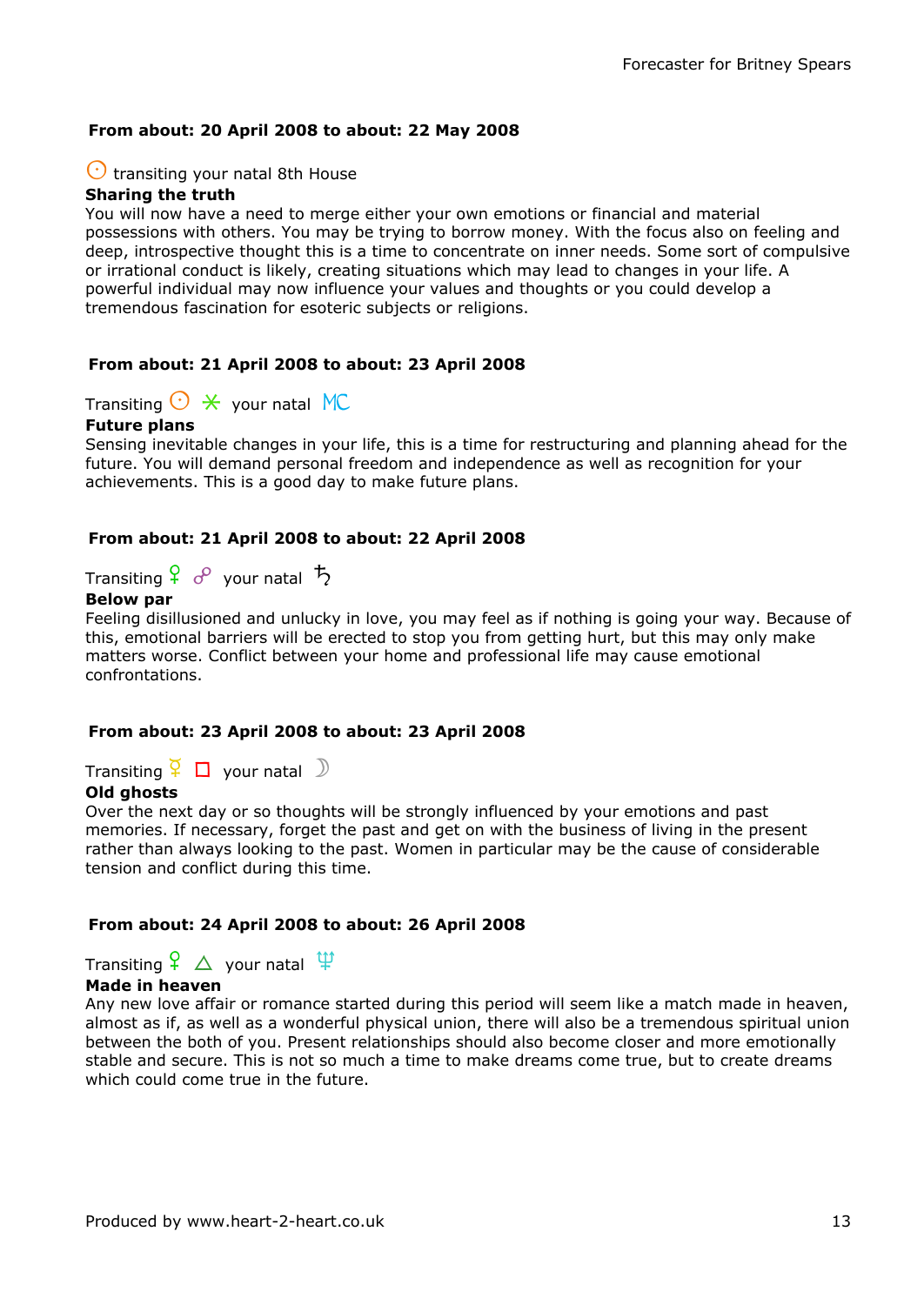### From about: 25 April 2008 to about: 26 April 2008

Transiting  $\frac{6}{5}$   $\Box$  your natal  $\frac{6}{5}$ 

#### Misunderstanding

Beware financial extravagance over the next few days. Personal and love relationships may also find themselves in the firing line. You could become the victim of a misunderstanding, or someone you love and trust could now be trying to take advantage in some way. Energy levels are likely to be low, therefore, very little will be achieved during this time.

### From about: 25 April 2008 to about: 28 April 2008

Transiting  $\vec{Q} \times \vec{Q}$  your natal  $\vec{Q}$ 

### Self confidence

Extremely high energy levels should enable you to tackle demanding, physical work or sporting activities. Health should improve. As self-confidence is also running high, business negotiations could also prove extremely lucrative. Travel is likely. This is a time for energetic action - not inaction.

### From about: 26 April 2008 to about: 27 April 2008

Transiting  $\frac{6}{5}$   $\frac{6}{5}$  your natal  $\frac{6}{5}$ 

### Intense emotions

The temptation to succumb to a secret love affair may prove irresistible. In any case, powerful intense emotions could lead to confrontations with lovers, jealousy causing uncontrollable anger. Problems may arise over finances, either business or personal.

### From about: 28 April 2008 to about: 29 April 2008

Transiting  $\frac{Q}{I}$   $\Delta$  your natal  $\sigma$ 

### Think positively

Mental activities rule your life at this moment. Your words will come out as intended now. Your affairs will be quickly dealt with. Think positively, because you have the energy to tackle all sorts of hard mental work. Now is a good time to ask for a raise, speak in public, and to come out with your own opinions. You will have more confidence in your own ideas, and the ability to state them clearly. You will also have more energy than you usually have, so enjoy this time by doing something positive with your life now.

### From about: 28 April 2008 to about: 2 May 2008

Transiting  $\sigma^4 \, \sigma^8$  your natal  $\frac{\sigma^4}{\sigma^4}$ 

#### Passion

Jealousy and possessiveness could cause conflicts in romance and marriage yet, at the same time, heightened passions will increase your sex drive. This combination could either produce fiery passion, strengthening inextricable bonds of love, or blazing tempers and rows which could tear an unstable relationship apart. If unattached, you could now be attracted to the most unusual of people.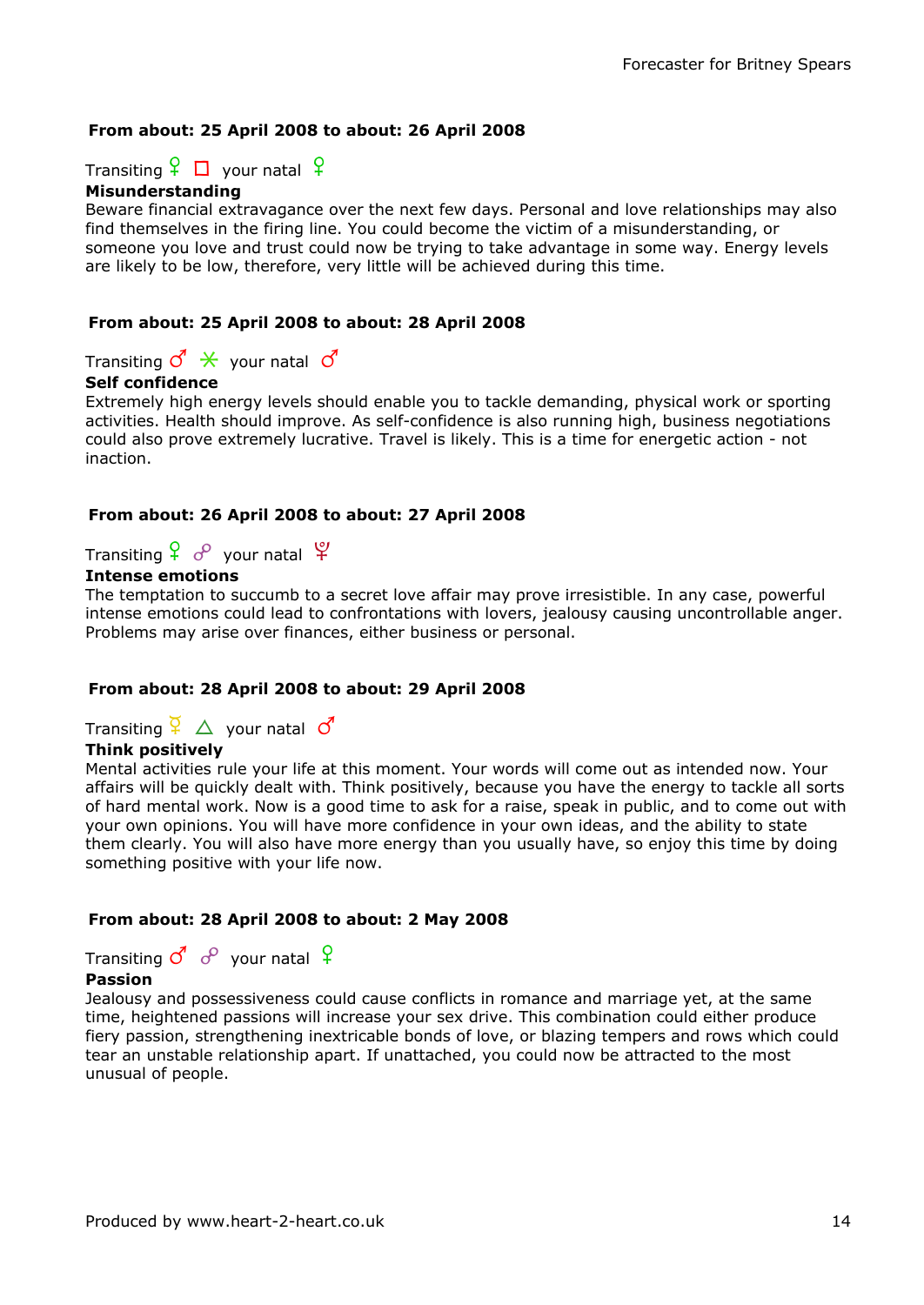### From about: 29 April 2008 to about: 30 April 2008

Transiting  $\frac{Q}{r}$   $\Delta$  your natal  $\frac{Q}{r}$ 

### Positive

Communication with loved ones, be they family, lovers or friends, should be exceptionally good during the next day or so. This would therefore be an excellent time to tell all loved ones just how much you care. Business matters should also proceed smoothly. Now is the time to get the ball rolling in all-important business, property or career negotiations.

### From about: 30 April 2008 to about: 1 May 2008

Transiting  $\frac{6}{5}$  o<sup>o</sup> vour natal  $\frac{4}{5}$ 

### Do not over do it!

If you do not want to overspend your budget during this time, then keep a tight hold on your purse strings. Too many late nights, coupled with too much food and alcoholic beverages, may leave you feeling somewhat drained. In business transactions, do not exaggerate and promise more than you can deliver.

### From about: 30 April 2008 to about: 3 May 2008

Transiting  $\mathcal{O} \square$  your natal  $\mathfrak{P}$ 

### Do not overdo it

There is much you can accomplish during this time, if only you can control your powerful energies and temper. If you enjoy a challenge, then this period could bring about positive, lasting changes into your life. You will now be prepared to work extremely hard to achieve personal goals and ambitions - but be careful not to overdo it - don't exhaust yourself.

### From about: 1 May 2008 to about: 2 May 2008

Transiting  $\bigcirc$   $\Box$  your natal  $\Box$ 

### Keep your temper

Try to keep your temper today despite the fact that emotional upheavals may cause considerable disruption. Today, troublesome emotions will come into direct confrontation with the more logical and reasoning side of your character. Therefore, any problems, which have been simmering beneath the surface, could now violently erupt in a sea of frustrated aggression.

### From about: 1 May 2008 to about: 26 May 2008

### $\frac{6}{1}$  transiting your natal 8th House

#### Trust

Your focus will now be on jointly held finances, insurance, taxes and inheritance. Intensity of emotions could also stimulate sexual fantasies and activities. Love relationships started during this period will always have a powerful influence on your life. You may also benefit financially through either a business or personal relationship. Secrets will either be revealed, or you will delve deeply in order to unearth hidden truths.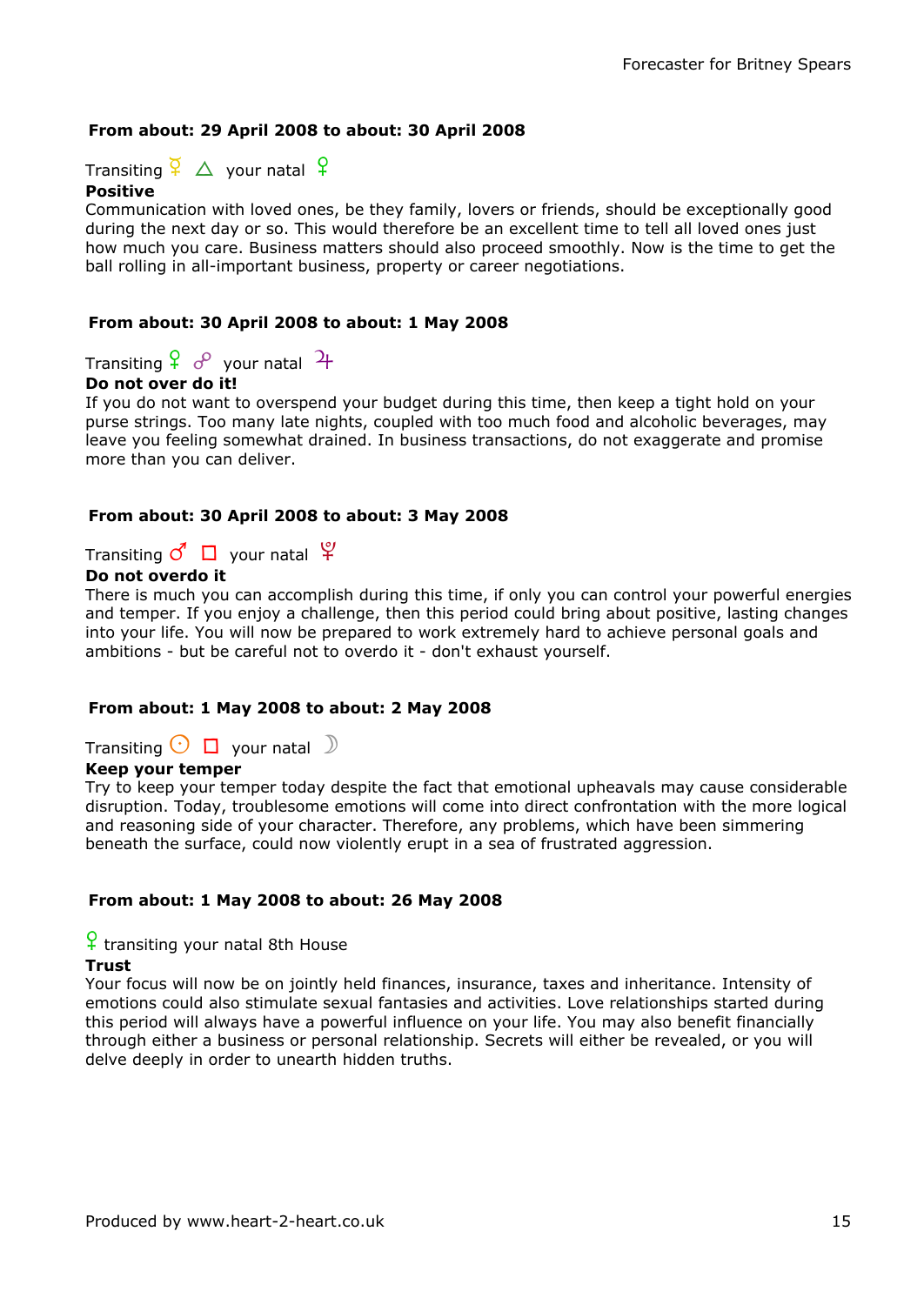### From about: 2 May 2008 to about: 3 May 2008

Transiting  $\frac{Q}{A}$  of your natal  $\frac{H}{A}$ 

#### Frenetic

Increased frenetic activity and too much pressure could overload the system and lead to raw and frazzled nerves. Unexpected news concerning brothers, sisters or those in your immediate locale may disrupt daily routine. Take particular care when you travel. Do not rely too heavily on others. No matter what they promise they are likely to let you down.

#### From about: 2 May 2008 to about: 3 May 2008

Transiting  $f \star$  your natal MC

### Clear the air

You are now ready to compromise, so if there have been problems within any personal relationships, this is an excellent few days to talk grievances through and clear the air. You will be more willing to give and more willing to listen. Surround yourself with friends, get out and enjoy yourself!

#### From about: 2 May 2008 to about: 16 May 2008

### Transiting  $\frac{1}{4}$   $\Delta$  your natal  $\sigma$

#### Opportunity and luck

During this time, you will put others before yourself and will be seen as self-confident, sympathetic, generous and optimistic. You may devote time and energy to helping those less fortunate than yourself, or simply have a strong shoulder for a friend in need to lean on. Past grudges should now be forgiven, forgotten and well and truly buried.

This would be an excellent time to start anything new. Feeling restless, adventurous and extremely receptive to new ideas, you will now be looking to do something completely different and whatever you do start during this time should turn out well. Business deals should be particularly profitable around now.

Freedom and a sense of independence will also be of importance to you so there will be a temptation to break free of any restrictions - be they personal or professional - which are seemingly holding you back and keeping you stuck in a rut.

However, you will be putting other people's needs before your own and will not be selfish in whatever action you take. If you are going to break free, then it will be done in such a way as to consider other's feelings. In fact, during this time, new exciting and unusual friendships could be formed.

Some pleasant news or a small, unexpected, windfall may also come your way as a sort of 'thank you' for a past kindness; long forgotten by you, but not by the recipient. All good things come to those who truly deserve them!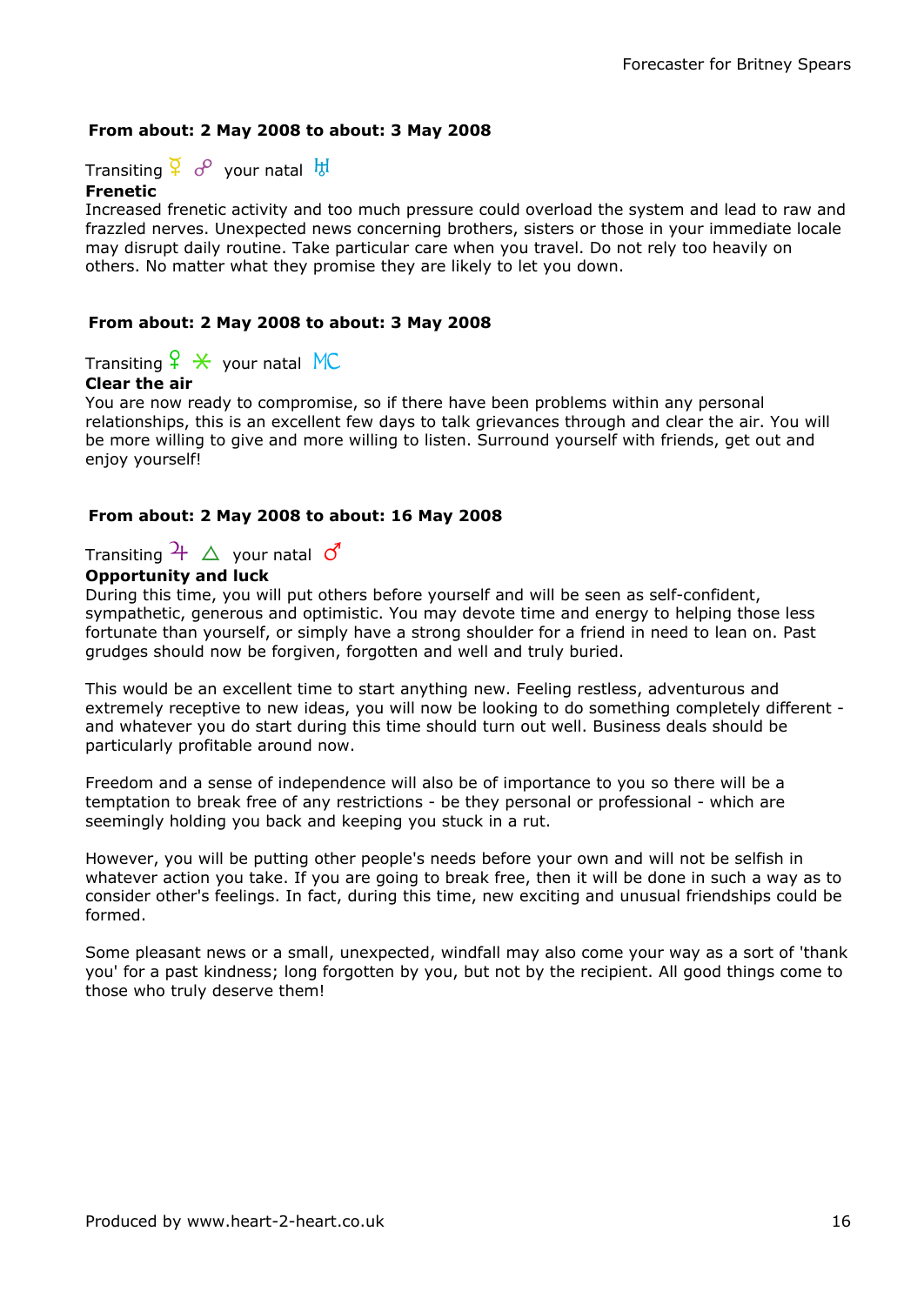### From about: 3 May 2008 to about: 30 June 2008

### $\frac{Q}{I}$  transiting your natal 9th House

#### **Travel**

Your focus will now be on study, education, philosophy or travel. Eager to learn, you will now be more open to the philosophies and religions of other cultures. With this placing you will probably be seeking a belief system that satisfies both the rational and intuitive aspects of your mind. In search of knowledge, you may also find that you are attending more talks, classes or seminars than usual.

#### From about: 3 May 2008 to about: 4 May 2008

Transiting  $\overline{P} \triangle$  your natal AS

#### Smooth going

Ideas, plans and thoughts should flow smoothly between yourself and others. This would therefore be an excellent time to work in a team environment, rather than going solo. Meetings, negotiations, communications and travel are often associated with this particular period

### From about: 5 May 2008 to about: 6 May 2008

Transiting  $\frac{Q}{I}$  o<sup>o</sup> your natal  $\frac{Q}{I}$ 

### Racing ahead

In trying to achieve too much too quickly you may end up achieving nothing at all. Therefore if your mind is racing ahead of itself slow down this frenetic pace to avoid mental overload and nervous exhaustion. Postpone important decisions until you can consider issues more carefully, and take particular care when you travel.

#### From about: 8 May 2008 to about: 9 May 2008

Transiting  $\frac{Q}{I}$  o<sup>o</sup> vour natal  $\odot$ 

### Open-minded

Although compromise may be almost impossible during these next few days, try to remain openminded and tactful. Do not allow ego conflicts and misunderstandings to permanently damage long standing friendships or business relationships. If possible, postpone important negotiations and discussions until the mood becomes more tranquil.

### From about: 9 May 2008 to about: 10 May 2008

Transiting  $\frac{6}{5}$   $\Box$  your natal  $\Box$ 

#### A bit down

Because of extreme emotional sensitivity, even the slightest hurt or misunderstanding with loved ones or friends will cut you to the quick and upset you deeply. You may feel alone and isolated. Take care not to overreact by smothering other people with your affection; being overprotective could equally alienate loved ones.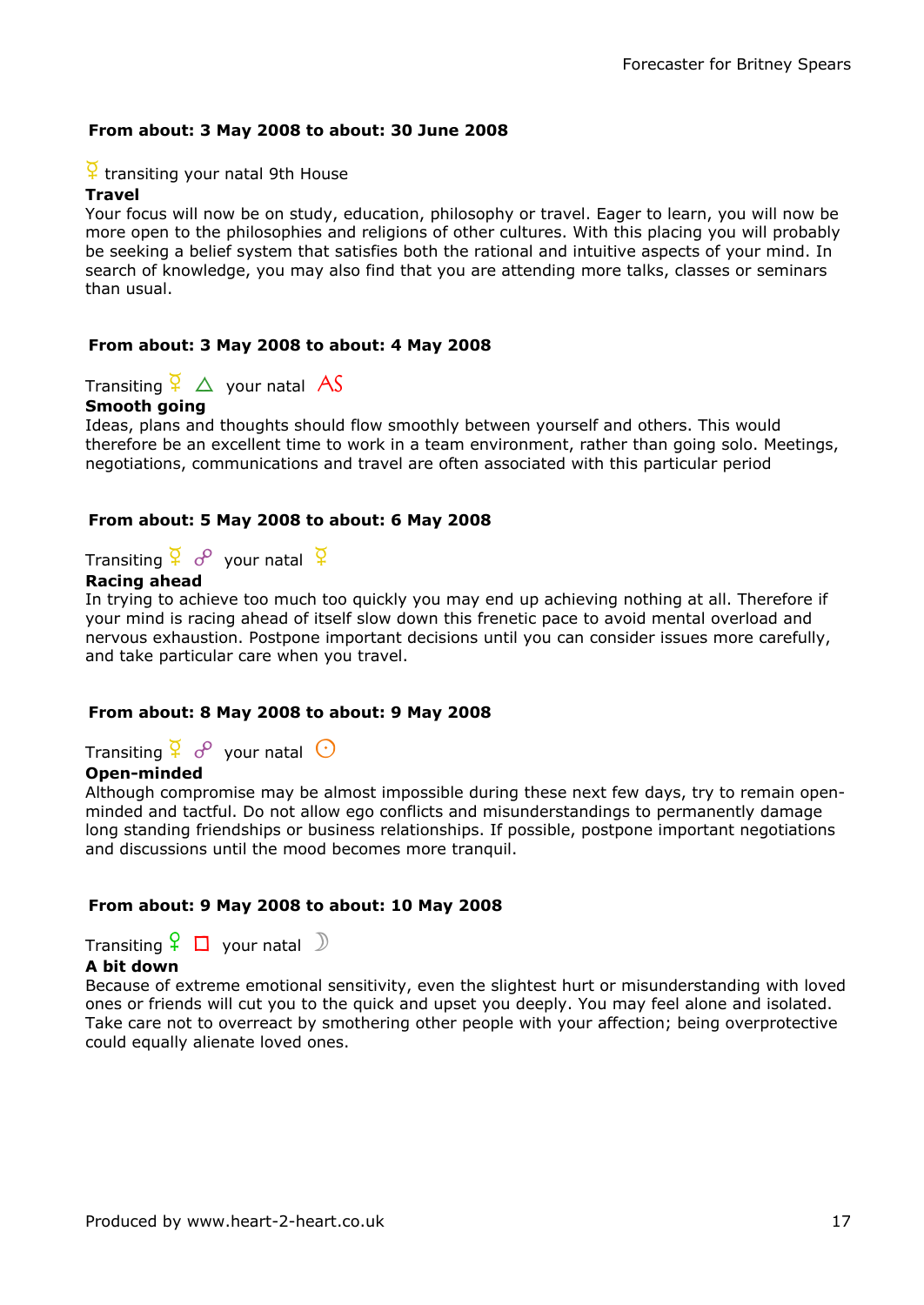### From about: 9 May 2008 to about: 13 May 2008

Transiting  $\mathcal{O} \Box$  your natal  $\mathcal{H}$ 

#### Moderation

During this time you really will not take 'no' for an answer! Being self-assertive is one thing, but your over-confidence could seem rather arrogant and opinionated to others. Lacking both tact and moderation, you could now really put your foot in it! Beware extravagance in all financial and business matters - don't promise more than you can deliver.

#### From about: 9 May 2008 to about: 13 May 2008

Transiting  $\overline{C}$   $\Delta$  your natal  $\overline{b}$ 

#### Sheer determination

This could be a time of tremendous achievements - a time in your life when you are not prepared to settle for second best. Others will now look to you for leadership. Your aggression and sheer determination will enable you to do things that you've only dreamed of in the past.

#### From about: 10 May 2008 to about: 11 May 2008 From about: 16 June 2008 to about: 22 June 2008

Transiting  $\frac{Q}{r}$   $\Delta$  your natal  $\Delta$ 

#### Sympathetic listener

More in tune with your own feelings, you will now be less wary than usual of sharing these innermost emotions and thoughts with close friends, family and lovers. Women, in particular, could lend a sympathetic ear. But this same compassion and genuine interest in loved ones will make you a sympathetic listener as well, and therefore, friends could come to you for a shoulder to cry on.

### From about: 12 May 2008 to about: 14 May 2008

Transiting  $\bigodot$   $\bigtriangleup$  your natal  $\bigodot^r$ 

### Following

This could be an extremely constructive day - a day of relentless energy, which drives you towards the achievement of personal goals and ambitions. Leadership qualities will be evident with your air of authority urging others to follow your lead. Business, career and financial matters should all be well starred today.

### From about: 12 May 2008 to about: 16 May 2008

Transiting  $\sigma^{\prime} \times$  your natal AS

#### Determination

The ability to work hard, coupled with determined ambition, should produce excellent professional and career achievements. Slower colleagues, however, could be a source of irritation. Home and personal life should also benefit as this would be a great time to catch up on DIY jobs or redecorate the home.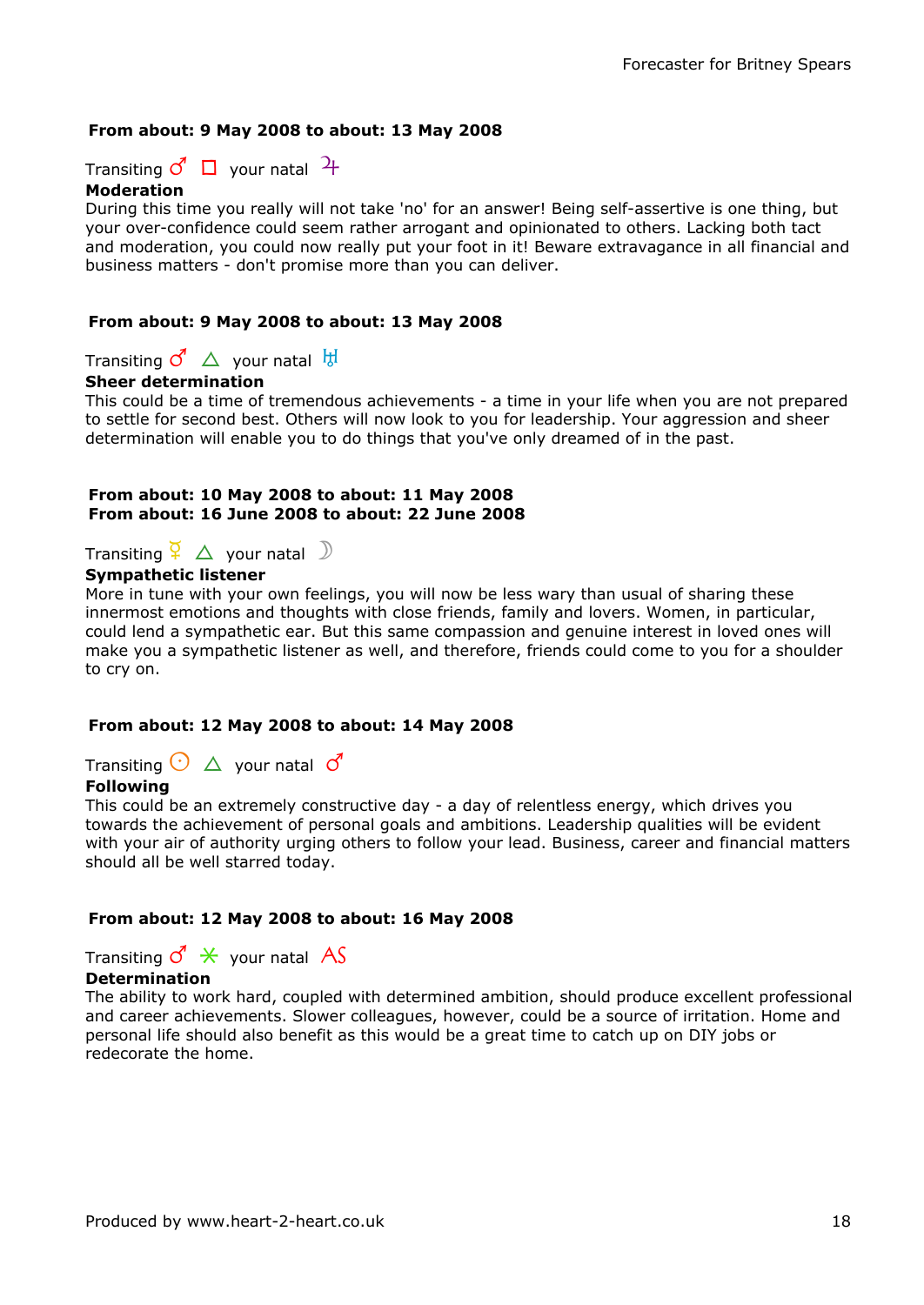### From about: 14 May 2008 to about: 16 May 2008

Transiting  $\bigodot$   $\Delta$  your natal  $\bigcirc$ 

### Optimism

Strong feelings of love and enjoyment of life should dominate thoughts and actions today. Not in the mood for work, you will be seeking more pleasurable pursuits and distractions! This outgoing and optimistic mood will be contagious enticing lovers, family and friends to share the day's love and laughter.

#### From about: 17 May 2008 to about: 20 May 2008 From about: 1 June 2008 to about: 5 June 2008

Transiting  $\frac{a}{2}$   $\Delta$  your natal  $\frac{b}{2}$ 

### Jigsaw puzzle

Practical, common sense combined with clear, logical thought should enable you to make ordered, positive and constructive plans for the future. Having planned all the intricate pieces of your life, and then slotted them into a rational order, you should now be able to see the whole picture of what is ahead, rather like completing a jigsaw puzzle in your mind. However, this is not the time for radical changes. It is more a time to prepare the groundwork and build firm foundations for the future.

### From about: 18 May 2008 to about: 19 May 2008

Transiting  $\frac{6}{5}$   $\Delta$  your natal  $\sigma$ 

### Raring to go

Full of energy and raring to go, nothing will be able to stop you or get in your way during this time. You constantly strive to achieve your desires. Passionate emotions will be difficult to control; therefore your love life should become more sensual and romantic. New love affairs will be intense, but short.

### From about: 18 May 2008 to about: 21 May 2008

Transiting  $\overline{C}^{\prime}$   $\Delta$  your natal  $\overline{G}$ 

### Assertion

Business deals and negotiations with others should go quite well during this time as you will be able to communicate your needs in an assertive, confident and yet diplomatic manner. Physical activity, such as sport, could help burn off some extra energy, but most of your work now is likely to be of an intellectual nature. Writing letters, telephone calls, reading, studying - they should all take up much of your time.

### From about: 19 May 2008 to about: 30 June 2008

### $\sigma$  transiting your natal 11th House

#### Initiative

You are directed towards friendships, activity within groups, clubs and associations. You will have a natural ability to rouse your friends into action, maybe too much, as there is also the possibility of disagreements with one or all of the above. Nevertheless, it is a good time for team sports and for working in a team effort to advance a cause. Also use this time to plan for your future and pursue your dreams. Work today for tomorrow's rewards.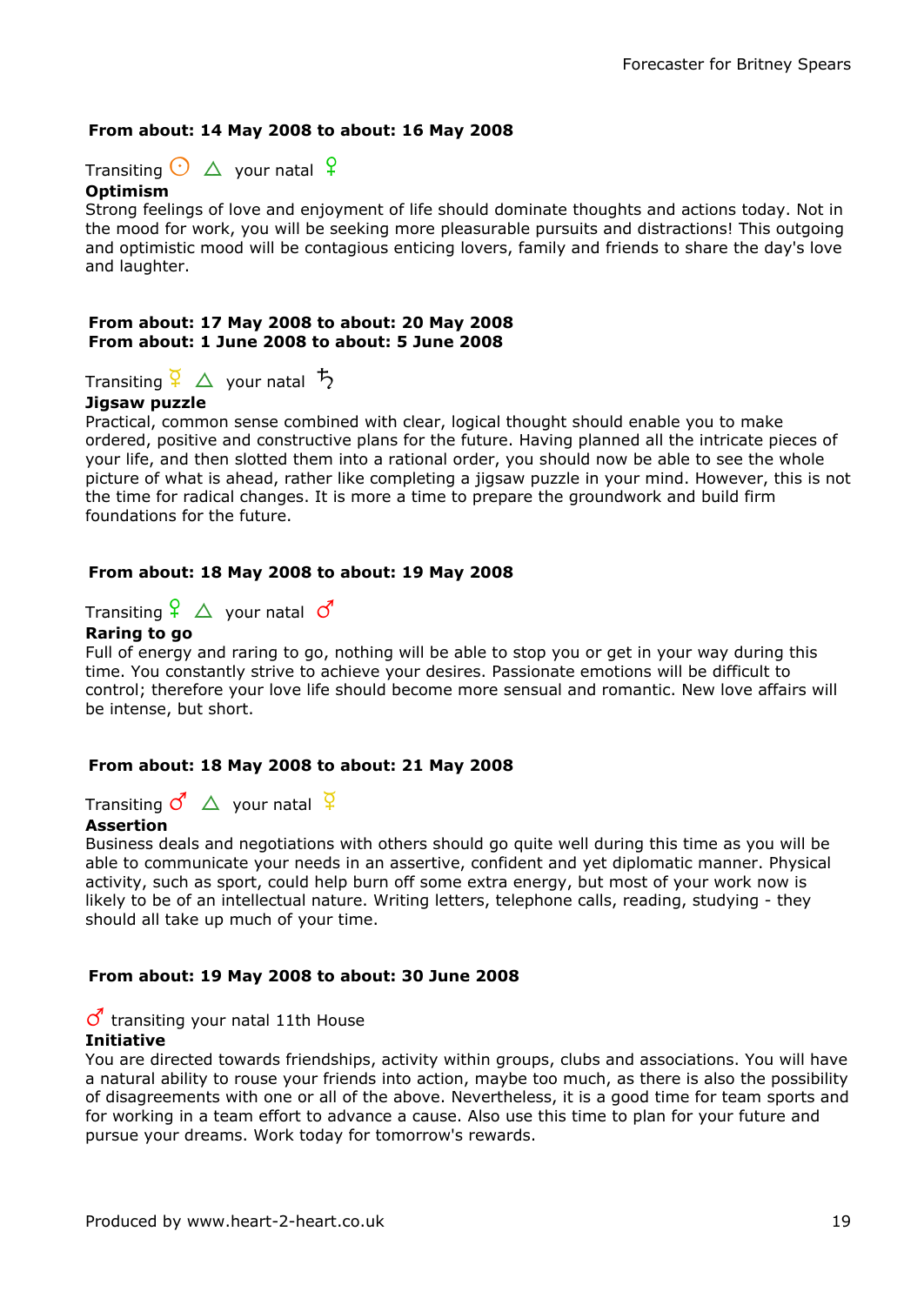### From about: 20 May 2008 to about: 22 May 2008

Transiting  $\bigodot$   $o^{\circ}$  your natal  $\overline{b}$ 

#### Mutual agreement

Relationships could be disrupted as either person may be demanding too much control or, alternatively, going to the other extreme and not pulling their weight. If changes are to be introduced, then they must be done by mutual agreement. If agreement cannot be reached, then one of you will probably make a sudden break for freedom.

### From about: 20 May 2008 to about: 21 May 2008

Transiting  $\frac{6}{5}$   $\Delta$  your natal  $\frac{6}{5}$ 

### Lady luck

Lady Luck could be calling during this time, so make sure that you leave your door wide open! Feeling relaxed, easy going and sociable, many opportunities will seemingly just land in your lap, but they are actually the accumulation of previous hard graft. Spend as much time as you can with your lover - this could be a tremendously romantic period.

#### From about: 22 May 2008 to about: 24 June 2008

### $\bigcirc$  transiting your natal 9th House

### Open your mind

Your focus should now be on philosophy, legal matters, long distance travel and in-depth study. Craving new experiences, you may feel the need to change the direction of your life quite dramatically. Travel would be a good way of acquiring new knowledge which in time will provide a greater faith and awareness of life. If physical travel is not possible, then there is always inner travel through meditation. But beware the tendency to be constantly seeking new horizons and new subjects before you have had a chance to properly take in or consolidate what you have already discovered or learned.

#### From about: 22 May 2008 to about: 23 May 2008

Transiting  $\bigodot \bigtriangleup$  your natal AS

#### Well-being

Bored with daily routine, today you will be searching for something different. A general feeling of well-being will enable you to get much work done but with the pursuit of pleasure uppermost in your mind, you are more likely to surround yourself with people you love. Why not just enjoy their company and have fun! Travel is likely.

#### From about: 24 May 2008 to about: 26 May 2008

Transiting  $\frac{6}{5}$   $\frac{6}{5}$  your natal  $\frac{11}{5}$ 

#### **Disruption**

Unexpected events in your love life may cause some disruption to your life. You may suddenly become involved in a whirlwind love affair that could be extremely exciting, passionate, but somewhat short lived! Emotions will be both unpredictable and unstable. New friendships may be made, but at the expense of more long standing associations.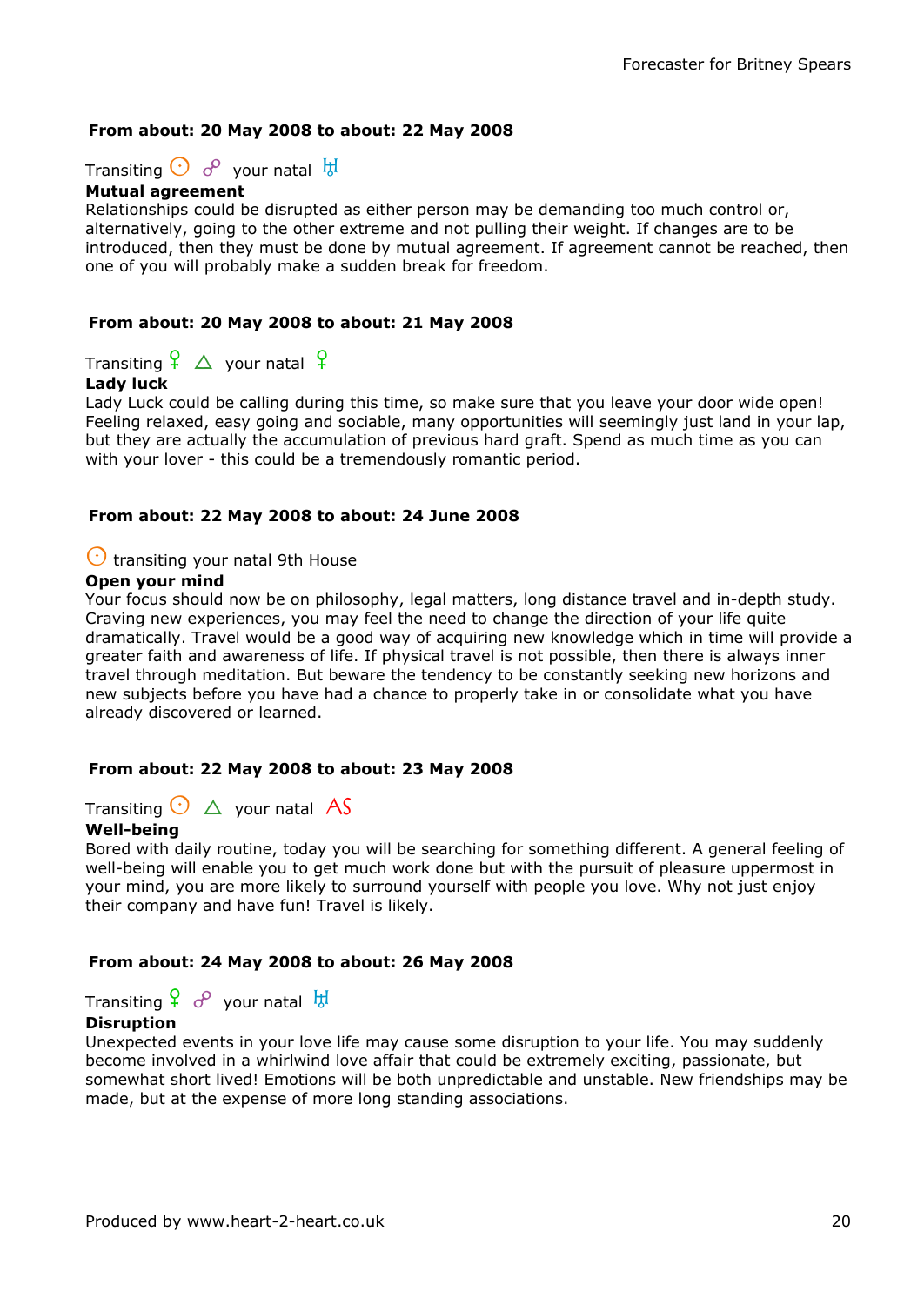### From about: 25 May 2008 to about: 26 May 2008

Transiting  $\bigodot$   $\sigma^2$  your natal  $\frac{Q}{4}$ 

### Long standing associations

Although compromise may be almost impossible today, try not to lose your temper and remain open minded and tactful. Do not allow ego conflicts and misunderstandings to permanently damage long standing friendships or business relationships. If possible, postpone important negotiations and meetings until your mood becomes more tranquil.

### From about: 26 May 2008 to about: 21 June 2008

# $\frac{Q}{I}$  transiting your natal 9th House

#### Sharing ideas

The power of love may now help to broaden your horizons, open your mind and soul to new studies or philosophical ideas or instigate travel. Many of your relationships, both personal and professional, will be bring about personal growth. You will see a deeper meaning in life and understand the need for people to give and receive love, and share what they have with others. Beauty and the love of music and the arts will attract you but in a way which is different from past experience, but pleasantly so. You may fall in love with a foreigner, or someone who lives a great distance from you.

#### From about: 26 May 2008 to about: 27 May 2008

### Transiting  $\frac{6}{5}$   $\triangle$  your natal AS

#### Taking it easy

Do not plan anything too strenuous during this period, as you are likely to be too pre-occupied with taking it easy and having fun. Why not plan a party; you will enjoy sharing these feelings of affection, warmth and love with friends. Telling someone just how much you love them will strengthen the emotional tie between you. A bonus could also come your way, so why not treat yourself to some well-deserved luxuries!

#### From about: 26 May 2008 to about: 29 May 2008

Transiting  $\vec{c}$   $\Delta$  your natal  $\Theta$ 

#### **Confidence**

This is an extremely constructive time - a time of relentless energy - a time to accomplish personal goals and ambitions and make dreams come true. Leadership qualities will be evident from your air of confidence and authority; therefore, others will be prepared to follow your lead, on either a professional or a personal basis. Business transactions are highlighted.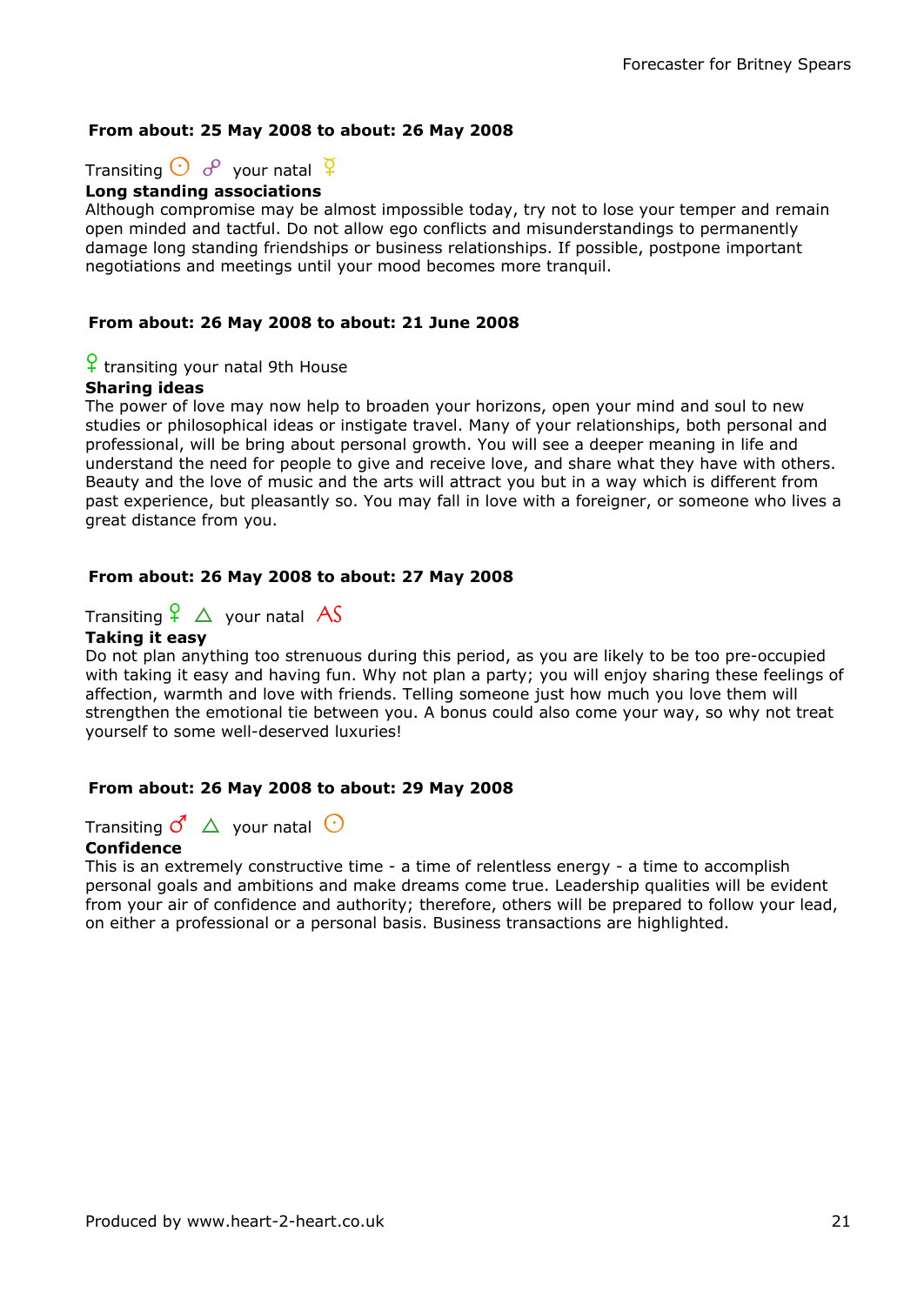### From about: 27 May 2008 to about: 30 June 2008

Transiting  $\overline{b}$   $\overline{d}$   $\sigma$  your natal  $\sigma$ 

#### Dynamic energy

An incredible restless, dynamic, energy will make you crave for personal freedom and independence during this time. Restrictions in your life simply will not be tolerated and you will rebel against anyone who tries to hold you back. People with some kind of authority over you, such as employers, parents or government officials, are now likely to bear the brunt of your rebellious and angry nature. You are now prepared to do battle - and nothing and no one will stand in your way!

If you are usually a very placid person, sensitive to other people's needs more than your own, then don't be tempted to hold all this rebellious anger within you just for the sake of keeping the peace. All this dynamic energy must find an outlet (possibly even through hard physical work) otherwise pent-up emotions could lead to illness.

There is another scenario to the planetary aspects affecting you at the moment. You may find that a close loved one may actually rebel against you - perhaps you haven't been allowing enough personal creative and emotional freedom to certain individuals.

Being more willing to take impulsive risks during this time - you may find yourself more accidentprone than usual. So take special care when driving a car, or handling heavy and dangerous machinery.

#### From about: 28 May 2008 to about: 29 May 2008

Transiting  $\frac{Q}{I}$  o<sup>o</sup> your natal  $\frac{Q}{I}$ 

#### News flash

News is likely to come your way that will affect your love life, perhaps via an unexpected letter or phone call. This may not necessarily be bad news, but it may temporarily shatter the peace and serenity of your home life. Be careful not to spread gossip during this time.

#### From about: 30 May 2008 to about: 31 May 2008

Transiting  $\bigodot$   $\phi$  vour natal  $\bigodot$ 

#### Half time

Today you are half way through your birthday year so this critical point would be the perfect time to reflect on the year's achievements to date. Conflicts may arise if you feel the need to blame others rather than yourself for certain situations that have failed or not worked to your advantage. If you are honest, and value your friendships, then concede defeat and, if necessary, make apologies.

#### From about: 30 May 2008 to about: 2 June 2008

Transiting  $\mathcal{J}'$   $\mathcal{S}'$  your natal  $\mathcal{D}'$ 

#### Tantrum

Moodiness, irritability and bad temper could cause arguments during this time. You may find yourself losing your temper with a loved one for no apparent reason at all and they are likely to be quite hurt and confused by the way you behave. Hidden tensions are now likely to surface. You may also be somewhat accident-prone now so avoid dangerous situations.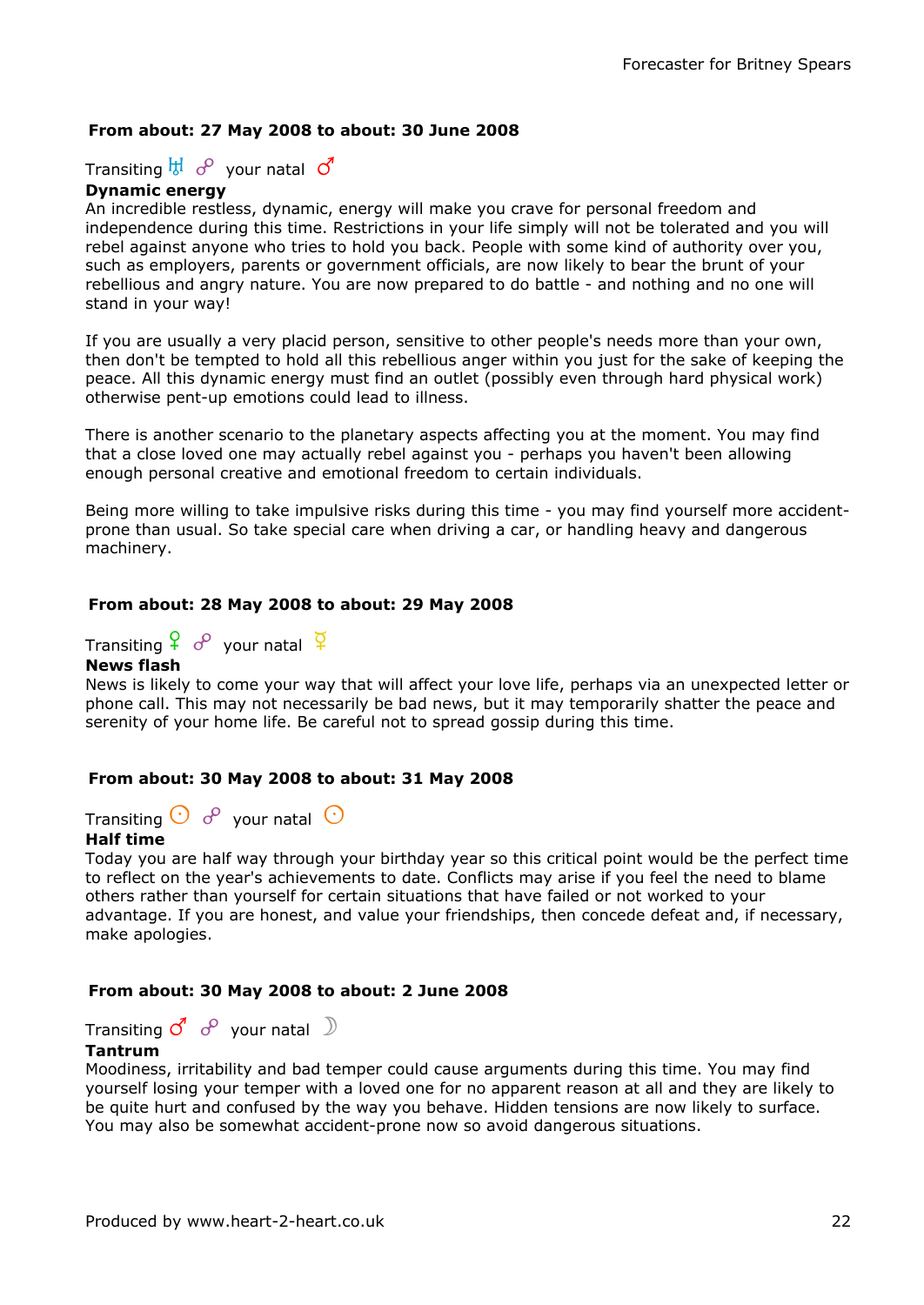### From about: 1 June 2008 to about: 3 June 2008

Transiting  $\bigodot$   $\Delta$  your natal  $\mathbb D$ 

#### Times to come

Intellect and emotions should be well balanced today, and therefore an inner sense of peace should be restored as you come to terms with hidden inner needs and feelings. As you come to know yourself and loved ones better, serenity and compromise will dispel misunderstandings and tensions. Friendships and love affairs started today will have a significant effect for many years to come.

### From about: 1 June 2008 to about: 2 June 2008

Transiting  $\frac{6}{5}$  o<sup>o</sup> your natal  $\odot$ 

### Count to ten

You may experience some kind of sadness within your home environment or emotional life. You may even feel restless, tired, lifeless, emotional and moody towards those you know and love. This is a time best spent on your own. If friends or loved ones do try and get you into any kind of dispute, count to ten before replying.

### From about: 3 June 2008 to about: 4 June 2008

Transiting  $\frac{6}{5}$   $\Delta$  your natal  $\Im$ 

### Joie de vivre!

You should get on quite well with everyone around you during this time, but especially with women. There will be a general love of life and a feeling of joie de vivre, which you will wish you felt more often. Very little could put you in a bad mood; you will be too busy showering feelings of love, warmth and affection on everyone around you.

### From about: 8 June 2008 to about: 10 June 2008

Transiting  $\bigcirc \Delta$  your natal  $\overline{b}$ 

#### Take advantage

Whatever you do today will seem to proceed without difficulty and turn to your advantage. This would be an excellent time to start a new course of study or retraining scheme. With energy levels running high, health, vitality and physical strength should improve. A romance or past friendship may suddenly be revived.

### From about: 8 June 2008 to about: 9 June 2008

Transiting  $\frac{6}{5}$   $\triangle$  your natal  $\frac{1}{2}$ 

### Stability

Now is the time to sort out problems in personal relationships. If you are unattached you could now be drawn to a new relationship with the promise of a stable, secure and lasting love. One of you is likely to be more mature than the other, either in age or experience. A connection with the past could also stir old memories.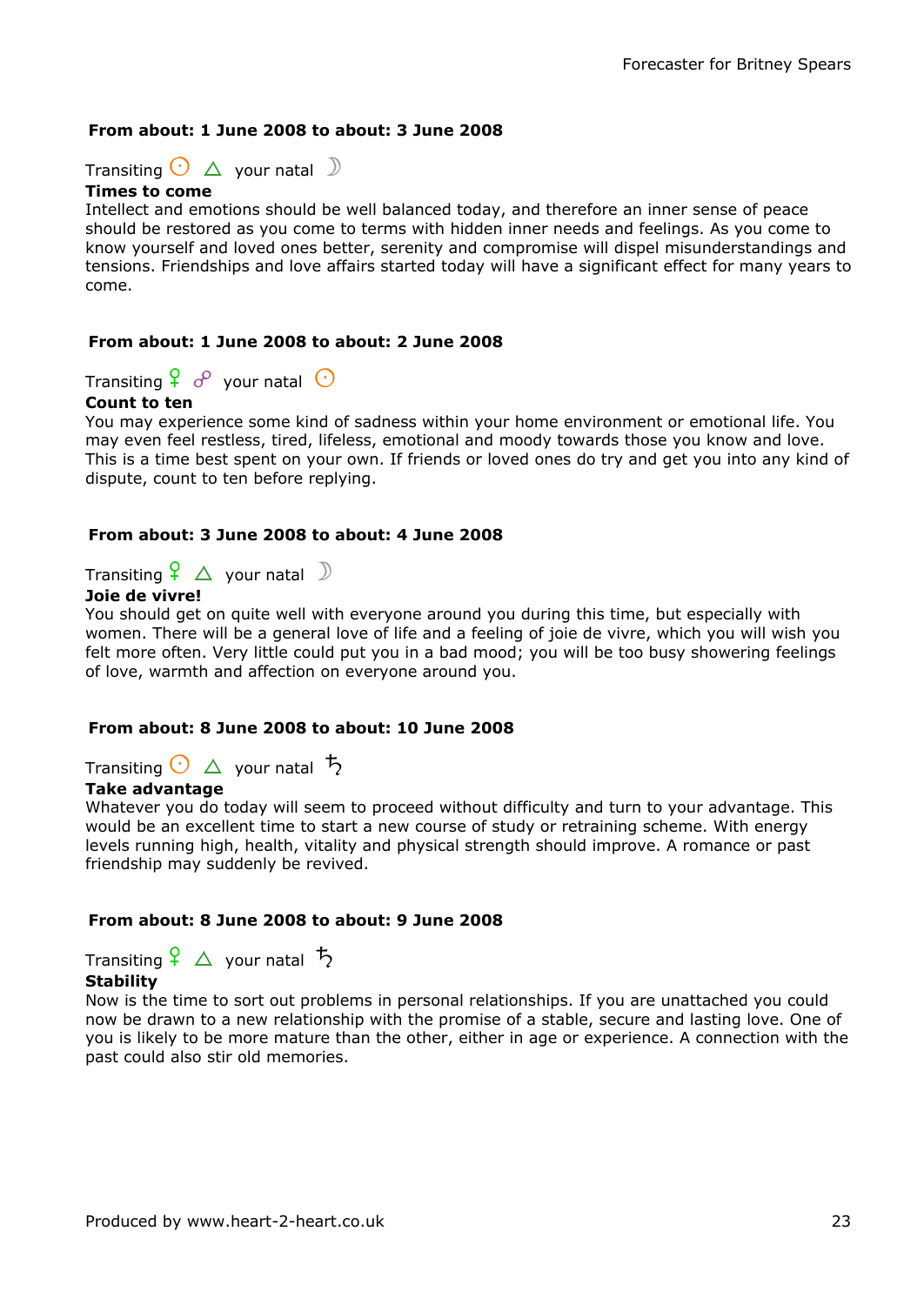### From about: 11 June 2008 to about: 14 June 2008

Transiting  $\vec{c} \times \vec{v}$  your natal  $\vec{b}$ 

#### Shooting star

During these few days you are capable of much hard work, concentrating a great deal of energy and drive towards achieving goals and ambitions. You will give everything your best shot and interference will not be tolerated. You are on your way up - and that is exactly where you intend to stay. Long-standing problems and difficulties should finally be resolved. Competitors will be left standing as you shoot ahead into the fast lane.

### From about: 12 June 2008 to about: 14 June 2008

Transiting  $\bigcirc$   $\Box$  your natal  $\circ$ 

### Can you deliver?

Boundless energy and enthusiasm may be almost impossible to contain today. Feeling confident and self assured, you will now take the initiative and create new personal and professional opportunities. Success awaits you, but do beware an element of arrogance and self-importance and do not promise more than you can deliver.

### From about: 12 June 2008 to about: 13 June 2008

Transiting  $\begin{bmatrix} 0 & \cdots & \cdots \end{bmatrix}$  your natal  $\mathcal{O}^{\prime}$ 

### Possession

Jealousy and possessiveness could cause conflicts in romance and marriage yet, at the same time, heightened passions will increase your sex drive. This combination could either produce fiery passion, strengthening inextricable bonds of love, or blazing tempers and rows that could tear the relationship apart. If unattached, you could now be unreservedly attracted to anyone.

#### From about: 12 June 2008 to about: 13 June 2008

Transiting  $\frac{Q}{I}$  o<sup>o</sup> your natal  $\frac{11}{I}$ 

### Fantasy

Lost in a world of romantic fantasy, you may now worship your lover too much and put them on too high a pedestal. Avoid dubious business and get-rich-quick schemes. Although at times they can be beneficial, they certainly will not work to your advantage at the moment. Too much food and drink could drain vitality.

#### From about: 13 June 2008 to about: 15 June 2008

Transiting  $\bigodot$   $\sigma^2$  your natal  $\overleftrightarrow{\Psi}$ 

### Confusion

Choosing to live in the past rather than face the present, duties and responsibilities may now be neglected or even totally ignored. With communications so confused, misunderstandings are likely to occur today. Health could also suffer, as your body will be acutely sensitive to chemicals, drugs or alcohol.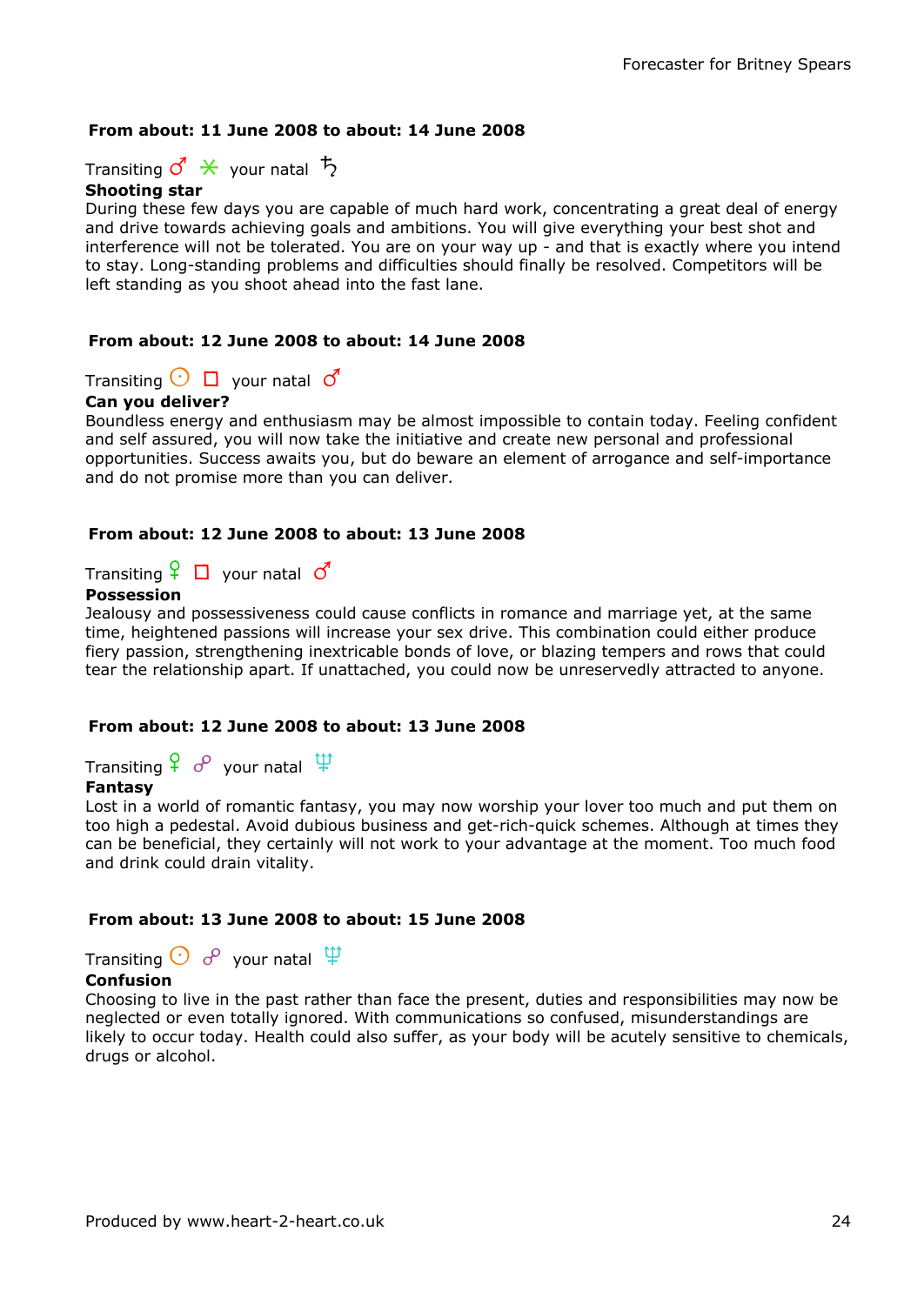### From about: 14 June 2008 to about: 15 June 2008

Transiting  $\frac{6}{5}$   $\Delta$  your natal  $\frac{6}{5}$ 

### Winds of change

Intense emotions will ensure an active and lively love life. Winds of change are now blowing away emotional cobwebs and reviving forgotten feelings of romance. Accept any invitations that come your way as they could lead to a passionate, enduring encounter. Creativity at work should also be enhanced.

### From about: 15 June 2008 to about: 17 June 2008

Transiting  $\bigodot$   $\Delta$  your natal  $\mathfrak{P}$ 

### Achievement

A strong sense of achievement and satisfaction could be felt as today you start to reap the rewards of all your previous hard work, willpower and dedication. Promotions, pay rises and increased responsibility could now be confirmed. Health should also improve.

### From about: 18 June 2008 to about: 19 June 2008

Transiting  $\frac{6}{5}$   $\triangle$  your natal  $\frac{4}{5}$ 

### Carefree

During this time, you will put others before yourself and will be seen as sympathetic, generous and out-going, giving support and love to those in need. Now could be the beginning of a pleasant, romantic love affair. Strenuous work should be avoided, as you will be feeling unhurried and carefree. But watch your diet; weight could easily be gained.

### From about: 19 June 2008 to about: 20 June 2008

Transiting  $\frac{6}{5}$   $\Box$  your natal AS

### Point of view

Make a special effort when putting your point across, especially in personal and love relationships, or you are likely to be misunderstood. Also, beware squandering money on unnecessary items, which may seem luxurious now but will be completely useless in a few short weeks time.

#### From about: 19 June 2008 to about: 20 June 2008

Transiting  $\frac{Q}{I}$  o your natal MC

#### On the cards

This will be a wonderful time to tell someone you love them, with a marriage or long term commitment on the cards. If single, romantic new love could deliriously intoxicate all your senses, leaving you somewhat dreamy and light-headed! Surround yourself with friends; do not waste this potentially satisfying and lovely time on your own.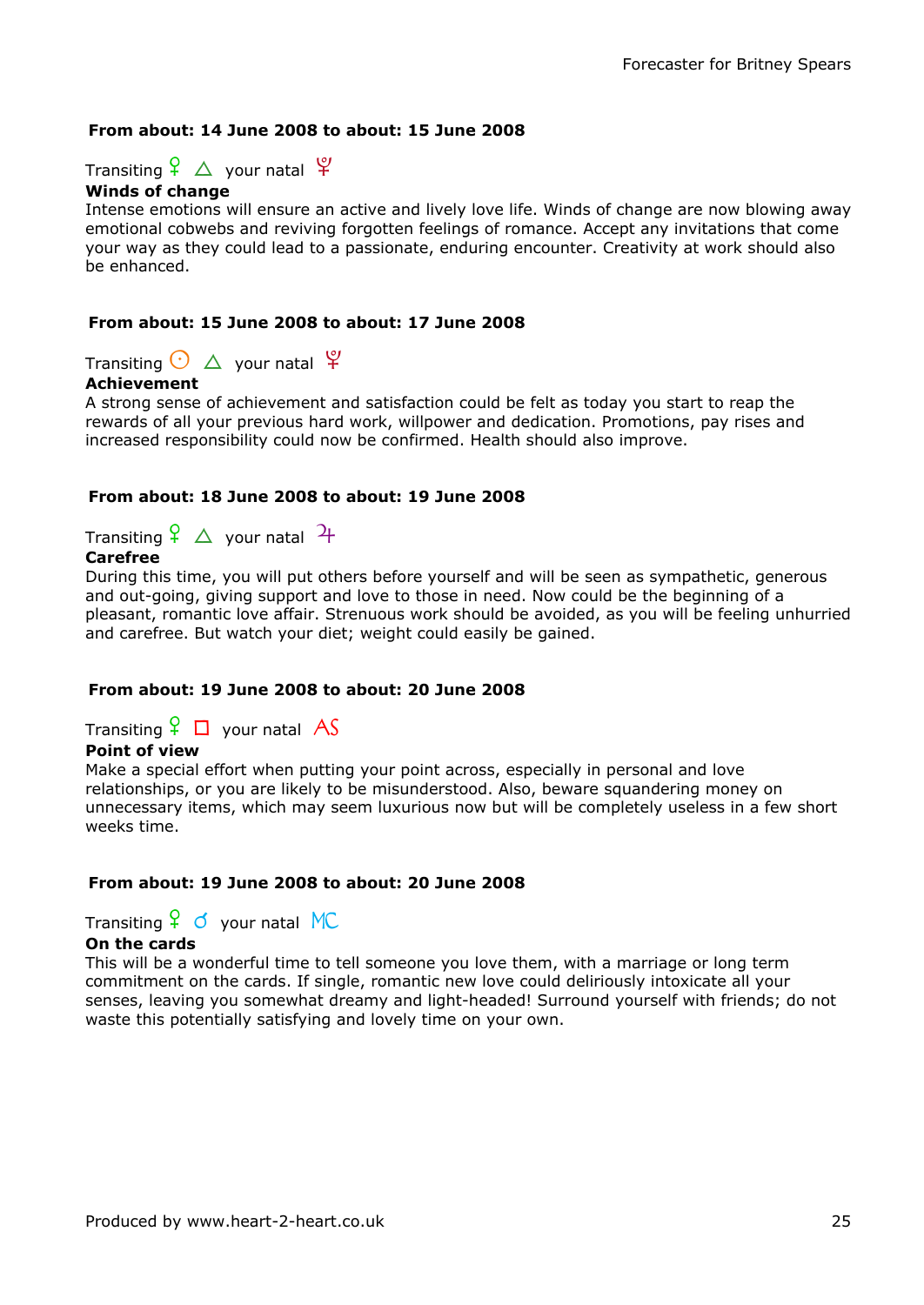### From about: 19 June 2008 to about: 22 June 2008

Transiting  $\vec{c}$   $\Delta$  your natal  $\hat{P}$ 



This is a time to help others. Increased psychic sensitivity should now give you a deeper instinctive understanding of the needs, emotions and wants of others. Your outgoing and happy nature will be contagious and should draw friends and loved ones to you. This is also a time when you will try to make dreams come true.

### From about: 21 June 2008 to about: 22 June 2008

Transiting  $\odot$   $\Delta$  your natal  $\frac{1}{1}$ 

### Calculated risks

A lucky, pleasant day awaits you! Just sit back and enjoy all of life's pleasures. You will now be willing to take a few calculated risks and the results should prove lucrative. As travel may be linked with work, you could find yourself mixing business with pleasure!

### From about: 21 June 2008 to about: 30 June 2008

 $\frac{6}{5}$  transiting your natal 10th House

### **Diplomacy**

Work, ambition and reputation, career matters and professional relationships should now run more smoothly. You will avoid power struggles and will prefer to work in areas which will allow you to express your artistic abilities. Whatever you want to achieve with your life at the moment will have to be done with grace and style. Romantic attachments may be formed as a direct result of your career activities, possibly with someone older, or you may become involved with someone who can help and support you in your career goals.

### From about: 22 June 2008 to about: 24 June 2008

Transiting  $\bigcirc$   $\Box$  your natal AS

### Argumentative

Unstable and impulsive emotions could cause confrontations and explosive arguments, especially if you are trying to dominate or control others. Alternatively, it may seem as if forces beyond your control are reshaping your destiny, without you having any say in the matter. If this is the case, then it will not be rage you feel more probably, a feeling of helplessness. Do not allow yourself to be bullied. Stand by the courage of your convictions.

### From about: 22 June 2008 to about: 24 June 2008

### Transiting  $\odot$  d your natal MC

### **Determination**

Feeling strong and self-assertive, today much energy and determination will be devoted to achieving personal goals and ambitions. However, you may become rather impatient with other mere mortals who will not be able to keep up with your frenetic pace. Nevertheless, with a little tact and patience, confrontation can be avoided.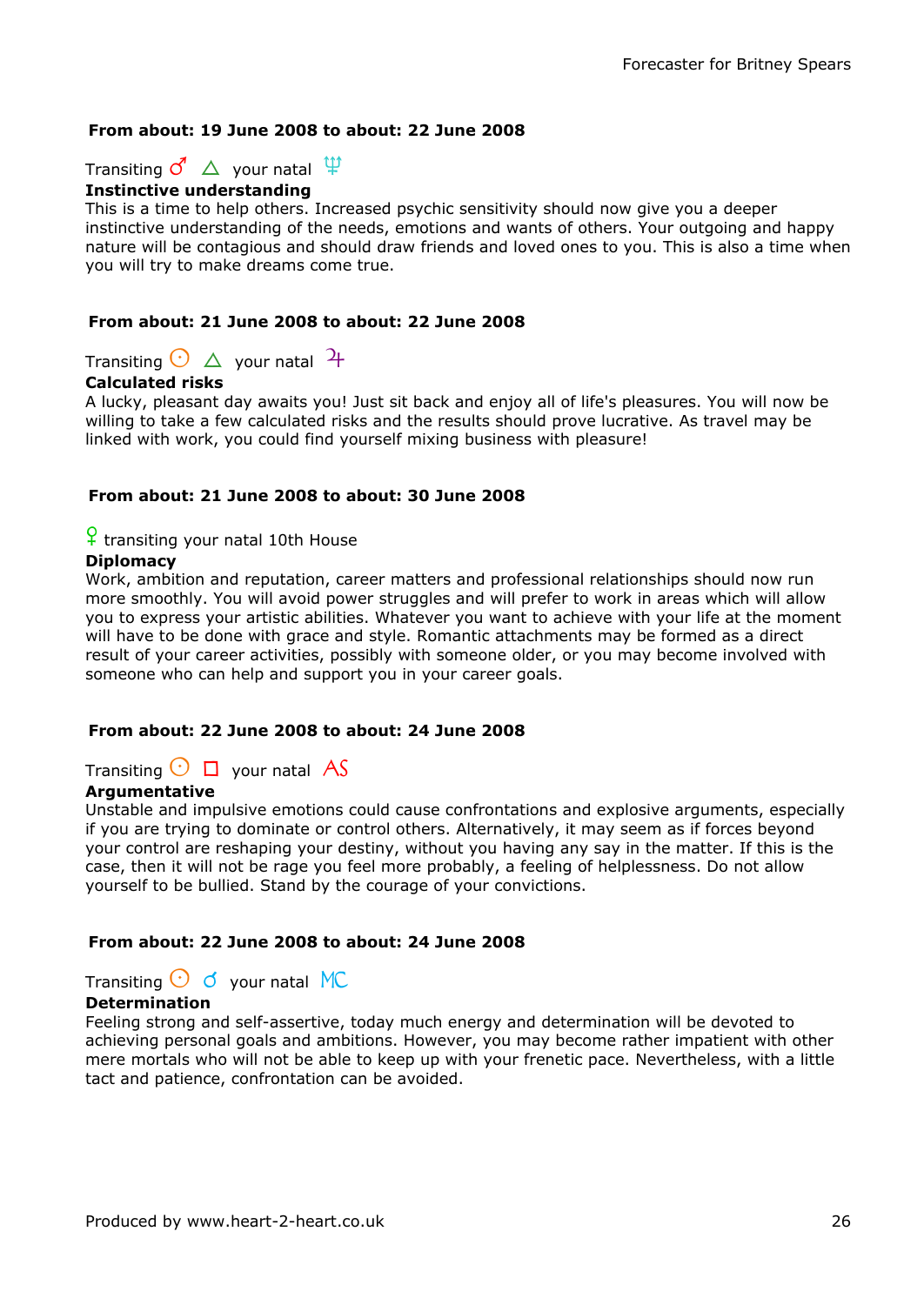### From about: 23 June 2008 to about: 26 June 2008

Transiting  $\mathcal{O} \times$  your natal  $\mathfrak{P}$ 

#### **Success**

This could be a time of tremendous achievements. You are both ready, and able, to work extremely hard towards successfully reaching personal goals and ambitions. Self-confidence and a sense of adventure will urge you to take action in areas only dreamed of in the past. Logic and intuition will be well balanced.

### From about: 24 June 2008 to about: 30 June 2008

### $\bigcirc$  transiting your natal 10th House

### Vocation

Your focus will now be on career, aspirations and professional and personal reputation. Your career will be of utmost importance but possibly at the expense of your personal life. At work, you will now have a strong ambition to reach the top in your chosen field or at the very least to find a goal you can work towards with persistence and determination. One way or the other, professional responsibilities should increase, possibly achieving a higher position of authority. Be warned, however, not to promise more than you can deliver. There may also be more contact with your father or a close male friend or relative.

### From about: 29 June 2008 to about: 30 June 2008

### Transiting  $\overline{D}$   $\Box$  your natal  $\overline{q}$

### Getting your message across

During this time you may have trouble communicating with others - trouble in getting your message across. You may feel as if everything you say is misunderstood - this will either cause a feeling of hopelessness or sheer anger and frustration. You simply cannot understand why others don't understand your point of view.

But, could it be that you've become too set in your way of thinking? Are you actually listening to their point of view as well?

This is a time when you should avoid negotiating legal, financial or business transactions as you, yourself, may have trouble in either understanding red tape or interpreting the fine print.

In your work or study, you could be laden with extra responsibilities and heavy burdens, made even more difficult by an inability to concentrate.

Health could also be affected during this period, especially anything to do with the throat, lungs or any other illness that could affect your speech.